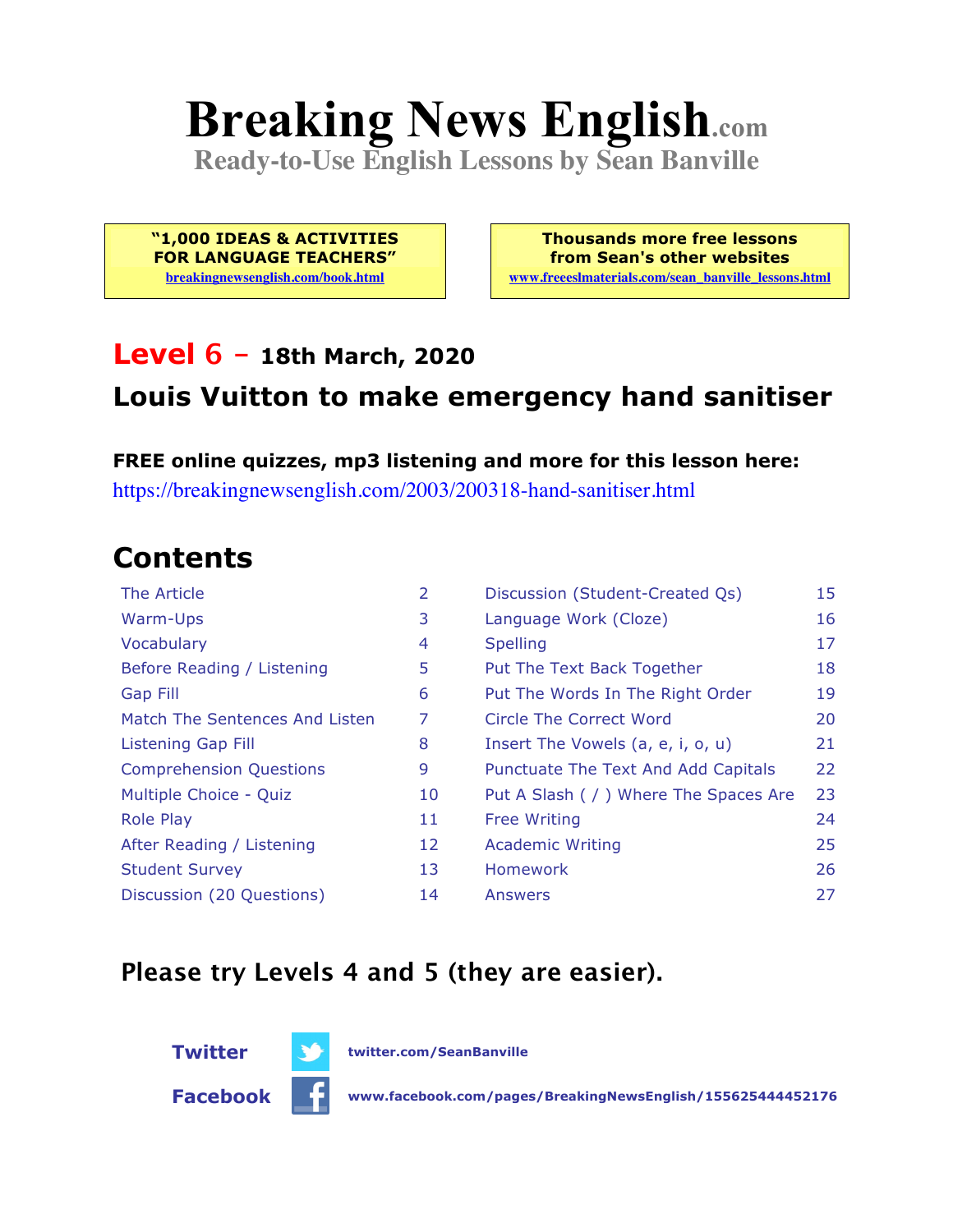### **THE ARTICLE**

From https://breakingnewsenglish.com/2003/200318-hand-sanitiser.html

As with many countries, France is experiencing a shortage of hand sanitiser. To help combat this, the luxury goods maker Louis Vuitton (LVMH) will start making sanitiser to help fight the COVID-19 virus. The company will repurpose its perfume production lines to start making antiviral products. A spokesperson said the company wants to help tackle the shortage of sanitiser across France. He announced: "LVMH will use the production lines of its perfume and cosmetic brands to produce large quantities of alcoholic gels. These gels will be delivered free of charge to health authorities." He added: "LVMH will continue to honour this commitment for as long as necessary, in connection with the French health authorities."

LVMH is a luxury goods conglomerate that owns well-known brands such as champagne maker Moet & Chandon, watchmaker Tag Heuer and jeweller Bulgari. Its factories manufacture perfume and makeup for brands like Christian Dior and Givenchy. In a warlike effort, they will change production to help France's health system. More commercial companies could start helping out in the fight against the coronavirus. The UK government has asked the car and jet-engine maker Rolls Royce to start making ventilators. These are urgently required to help people hospitalised with the virus breathe. The UK's health service has a huge shortage of ventilators and is readying itself for more people to contract the virus.

Sources: https://www.**vogue.com**/article/lvmh-to-produce-hand-sanitizer-coronavirus https://edition.**cnn.com**/2020/03/15/business/coronavirus-lvmh-dior-hand-sanitizertrnd/index.html https://www.**bbc.com**/news/business-51868756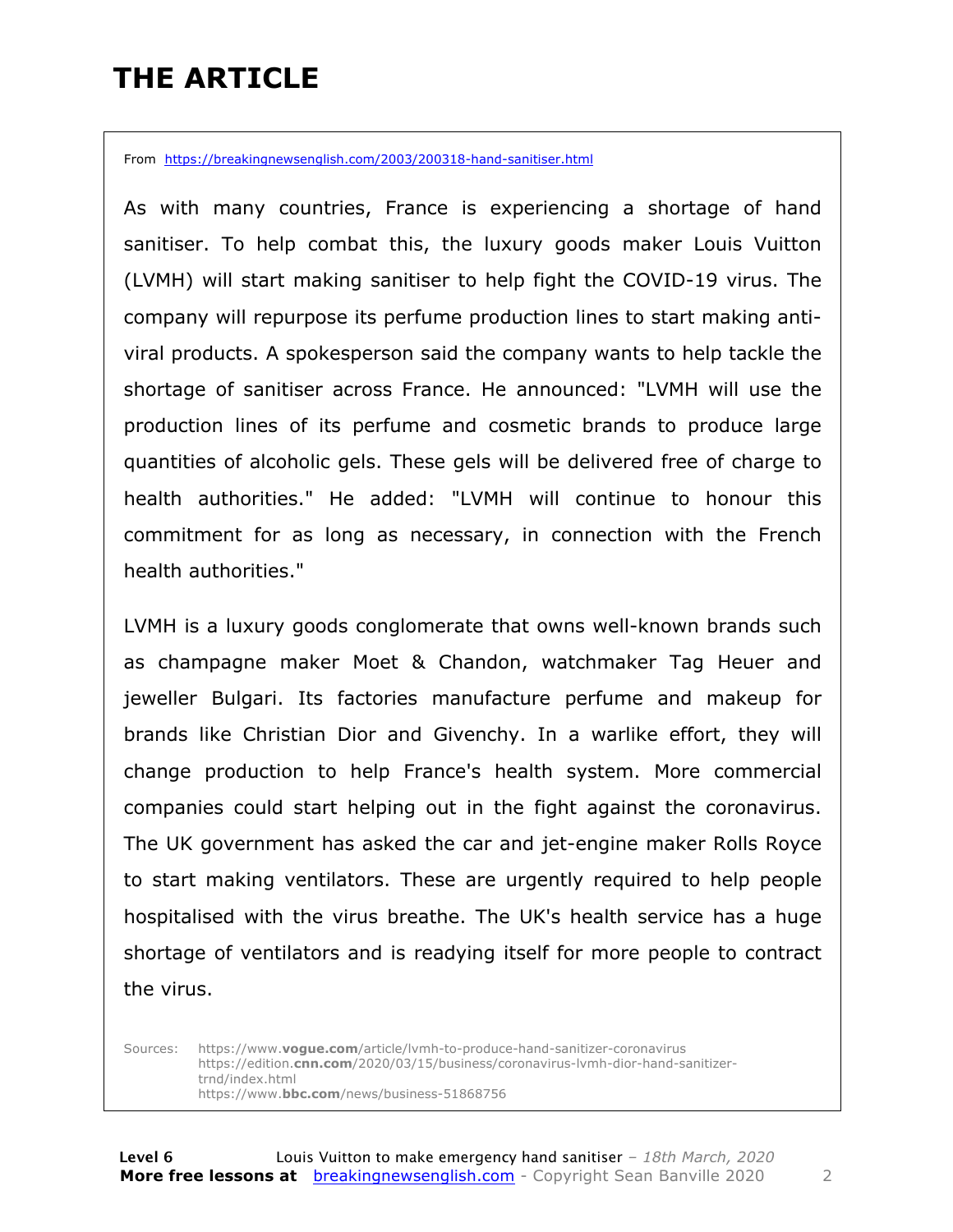#### **WARM-UPS**

**1. HAND SANITISER:** Students walk around the class and talk to other students about hand sanitiser. Change partners often and share your findings.

**2. CHAT:** In pairs / groups, talk about these topics or words from the article. What will the article say about them? What can you say about these words and your life?

shortage / combat / luxury goods / sanitiser / virus / perfume / production / free / gel conglomerate / champagne / makeup / health system / warlike / ventilator / breathe

Have a chat about the topics you liked. Change topics and partners frequently.

**3. PRODUCTION LINES:** Students A **strongly** believe all of the world's companies should change what they do to help fight COVID-19; Students B **strongly** believe the opposite. Change partners again and talk about your conversations.

**4. COMPANIES:** What can these companies do to help in the COVID-10 crisis? How will this help? Complete this table with your partner(s). Change partners often and share what you wrote.

|                  | <b>What They Can Do?</b> | <b>How Will This Help?</b> |
|------------------|--------------------------|----------------------------|
| McDonald's       |                          |                            |
| Apple            |                          |                            |
| Google           |                          |                            |
| Disney           |                          |                            |
| Toyota           |                          |                            |
| <b>Budweiser</b> |                          |                            |

**5. LUXURY:** Spend one minute writing down all of the different words you associate with the word "luxury". Share your words with your partner(s) and talk about them. Together, put the words into different categories.

**6. SHORTAGES:** Rank these with your partner. Put the best at the top. Change partners often and share your rankings.

• Hand sanitisers

• Newspapers

- Soap
- Chocolate
- Medicine
- Toilet paper
- Sugar
- Bread/rice/pasta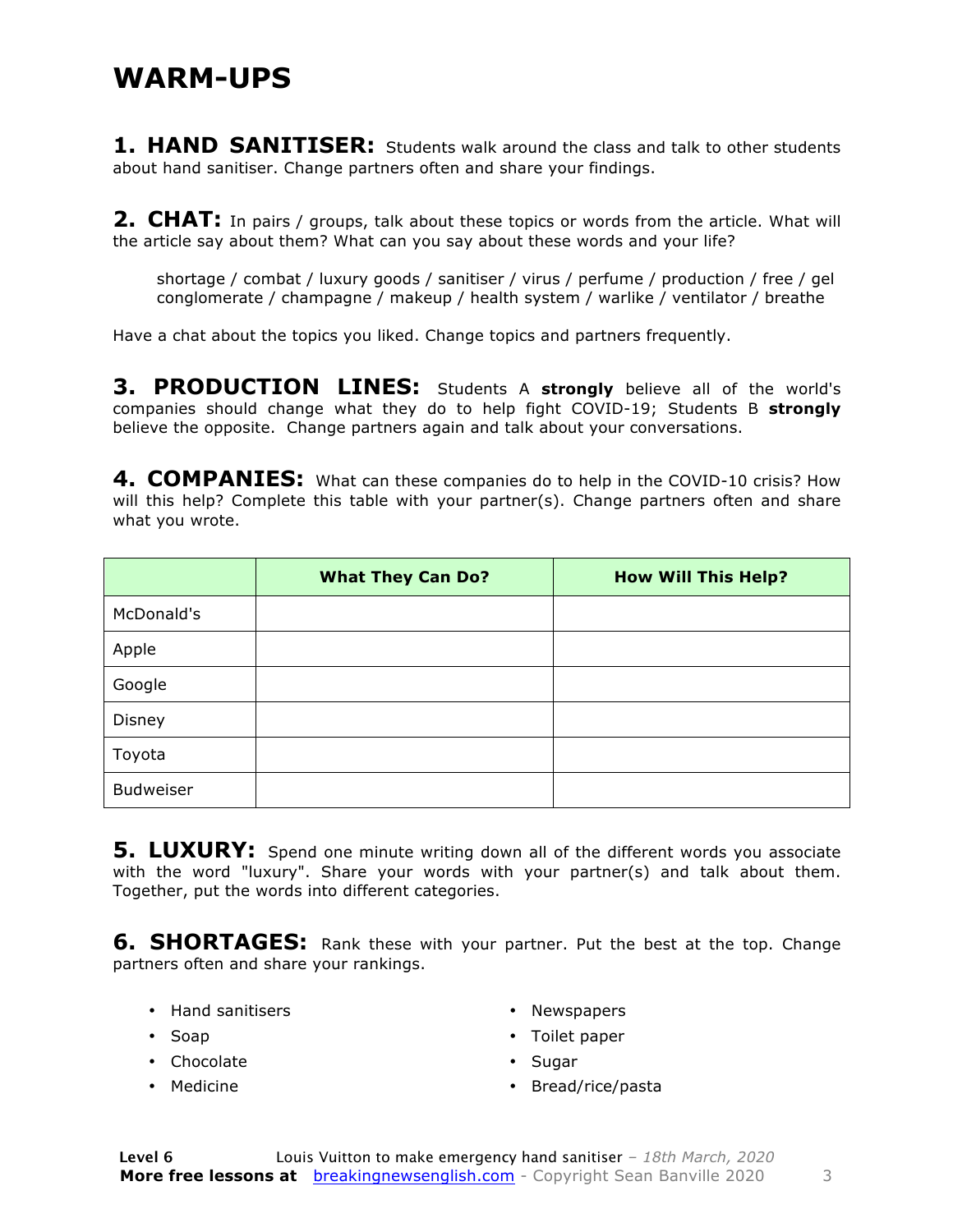### **VOCABULARY MATCHING**

#### **Paragraph 1**

| 1.  | shortage        | a. | Make big efforts to deal with a problem or<br>difficult task.                                                        |
|-----|-----------------|----|----------------------------------------------------------------------------------------------------------------------|
| 2.  | combat          | b. | The state or quality of being dedicated to a<br>cause.                                                               |
| 3.  | repurpose       | c. | A state or situation in which something<br>needed cannot be obtained in sufficient<br>amounts.                       |
| 4.  | production line | d. | Take action to reduce, destroy, or prevent<br>something undesirable.                                                 |
| 5.  | tackle          | e. | A factory system in which a thing being<br>made passes through a set sequence of<br>mechanical or manual operations. |
| 6.  | honour          | f. | Keep a promise or obligation or keep to an<br>agreement.                                                             |
| 7.  | commitment      | g. | Adapt for use in a different purpose.                                                                                |
|     | Paragraph 2     |    |                                                                                                                      |
| 8.  | conglomerate    | h. | Take air into the lungs and then expel it as                                                                         |
|     |                 |    | a regular physiological process.                                                                                     |
| 9.  | warlike         | i. | In a way which requires immediate action or<br>attention.                                                            |
| 10. | commercial      | j. | A machine for helping people breathe.                                                                                |
| 11. | ventilators     | k. | A large corporation formed by the merging<br>of separate and diverse firms.                                          |
| 12. | urgently        | I. | Catch or develop a disease.                                                                                          |
| 13. | breathe         | m. | Of<br>plans,<br>preparations, or<br>munitions<br>directed toward or prepared for war.                                |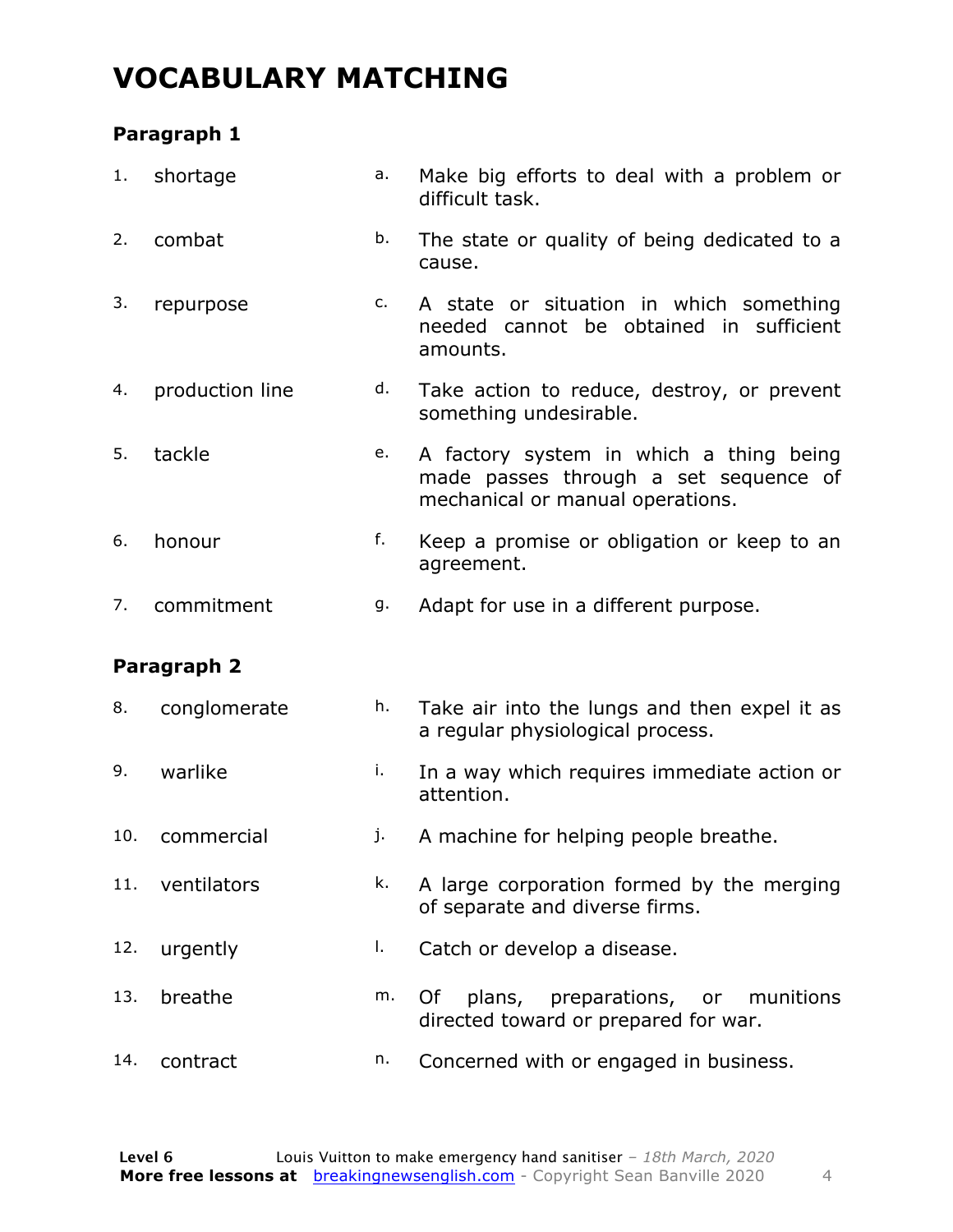### **BEFORE READING / LISTENING**

From https://breakingnewsenglish.com/2003/200318-hand-sanitiser.html

#### **1. TRUE / FALSE:** Read the headline. Guess if a-h below are true (T) or false (F).

- a. Hand sanitiser is not scarce in France. **T / F**
- b. Louis Vuitton will build new factories to make hand sanitiser. **T / F**
- c. Louis Vuitton will make alcoholic gels. **T / F**
- d. Louis Vuitton will provide the hand sanitiser at low prices. **T / F**
- e. Louis Vuitton is part of a group that owns the jeweller Bulgari. **T / F**
- f. The article says Louis Vuitton's effort was "warlike". **T / F**
- g. Rolls Royce has been asked to make ventilators for hospitals. **T / F**
- h. The UK has enough ventilators to last for two years. **T / F**

#### **2. SYNONYM MATCH:**

Match the following synonyms. The words in **bold** are from the news article.

- **1. shortage**
- **2. combat**
- **3. quantities**
- **4. authorities**
- **5. commitment**
- **6. conglomerate**
- **7. manufacture**
- **8. effort**
- **9. ventilator**
- **10. readying**
- a. promise
- b. volumes
- c. preparing
- d. corporation
- e. fight
- f. endeavour
- g. respirator
- h. scarcity
- i. produce
- j. officials

#### **3. PHRASE MATCH:** (Sometimes more than one choice is possible.)

- 1. As with
- 2. repurpose its perfume production
- 3. start making anti-
- 4. LVMH will continue to honour
- 5. for as long
- 6. LVMH is a luxury goods
- 7. the car and jet-
- 8. These are urgently
- 9. a huge shortage
- 10. readying itself for more people
- a. of ventilators
- b. as necessary
- c. conglomerate
- d. required
- e. this commitment
- f. to contract the virus
- g. many countries
- h. engine maker
- i. lines
- j. viral products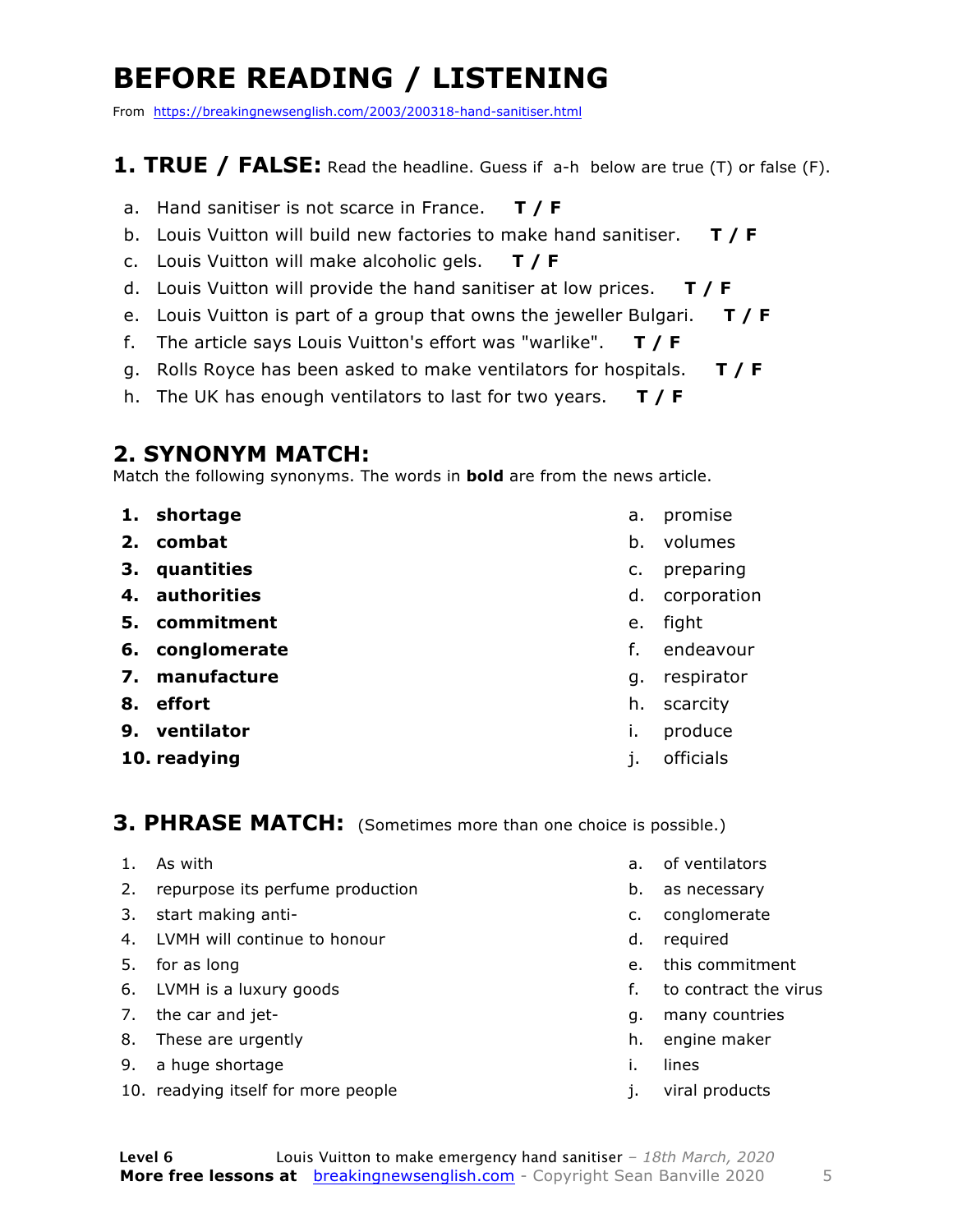### **GAP FILL**

From https://breakingnewsenglish.com/2003/200318-hand-sanitiser.html

As with many countries, France is experiencing a (1) \_\_\_\_\_\_\_\_\_\_\_\_ of hand sanitiser. To help (2) \_\_\_\_\_\_\_\_\_\_\_\_ this, the luxury goods maker Louis Vuitton (LVMH) will start making sanitiser to help fight the COVID-19 virus. The company will (3)  $\qquad \qquad$  its perfume production lines to start making anti-viral products. A spokesperson said the company wants to help (4) \_\_\_\_\_\_\_\_\_\_\_\_\_\_\_ the shortage of sanitiser across France. He announced: "LVMH will use the  $(5)$  \_\_\_\_\_\_\_\_\_\_\_\_ lines of its perfume and cosmetic brands to produce large quantities of alcoholic gels. These gels will be (6) \_\_\_\_\_\_\_\_\_\_ free of charge to health authorities." He added: "LVMH will continue to honour this  $(7)$  \_\_\_\_\_\_\_\_\_\_\_\_\_\_ for as long as necessary, in connection with the French health (8) \_\_\_\_\_\_\_\_\_\_\_\_." *tackle combat delivered authorities repurpose commitment shortage production*

LVMH is a luxury goods (9) \_\_\_\_\_\_\_\_\_\_\_\_\_ that owns well-known brands such as champagne (10) \_\_\_\_\_\_\_\_\_\_\_\_ Moet & Chandon, watchmaker Tag Heuer and jeweller Bulgari. Its factories manufacture perfume and makeup for (11) \_\_\_\_\_\_\_\_\_\_\_\_\_\_ like Christian Dior and Givenchy. In a (12) \_\_\_\_\_\_\_\_\_\_\_\_ effort, they will change production to help France's health system. More (13) \_\_\_\_\_\_\_\_\_\_\_\_ companies could start helping out in the fight against the coronavirus. The UK government has asked the car and jet-engine maker Rolls Royce to start making (14) \_\_\_\_\_\_\_\_\_\_\_\_. These are urgently required to help people hospitalised with the virus (15) \_\_\_\_\_\_\_\_\_\_\_\_\_\_. The UK's health service has a huge shortage of ventilators and is readying itself for more people to  $(16)$  \_\_\_\_\_\_\_\_\_\_\_\_\_\_\_\_\_\_\_\_ the virus. *maker ventilators warlike contract conglomerate breathe brands commercial*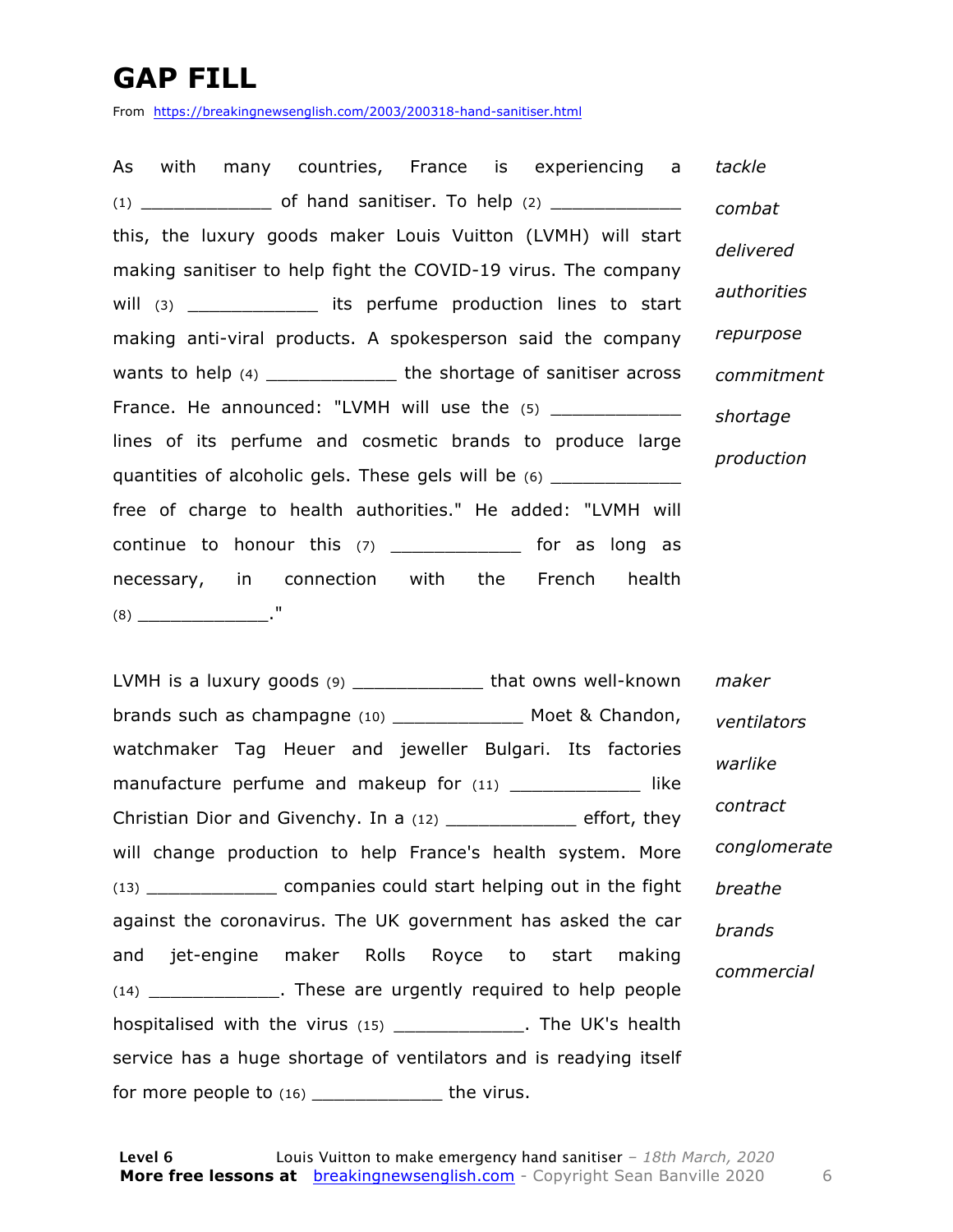#### **LISTENING – Guess the answers. Listen to check.**

From https://breakingnewsenglish.com/2003/200318-hand-sanitiser.html

| 1) As with many countries, France is experiencing _______                             |
|---------------------------------------------------------------------------------------|
| a. a short age                                                                        |
| b. a shorter age                                                                      |
| c. a shore age                                                                        |
| d. a shortage                                                                         |
| 2) start making sanitiser to help fight the ______                                    |
| a. COVID-19 viral                                                                     |
| b. COVID-19 libelous                                                                  |
| c. COVID-19 ferrous                                                                   |
| d. COVID-19 virus                                                                     |
| 3) repurpose its perfume production lines to start making _______                     |
| a. anti-viral product                                                                 |
| b. anti-viral prod ducts                                                              |
| c. anti-viral pro ducts<br>d. anti-viral products                                     |
|                                                                                       |
| 4) LVMH will use the production lines of its perfume and _______<br>a. cosmetic bland |
| b. cosmetic bands                                                                     |
| c. cosmetic bonds                                                                     |
| d. cosmetic brands                                                                    |
| 5) He added: "LVMH will continue to _______"                                          |
| a. honoured these                                                                     |
| b. honour those                                                                       |
| c. honoured this                                                                      |
| d. honour this                                                                        |
| 6) a luxury goods conglomerate that owns well-known brands such as _______            |
| a. champagne maker                                                                    |
| b. champagne marker                                                                   |
| c. champagne make a                                                                   |
| d. champagne make                                                                     |
| 7) More commercial companies could start helping out in the _______ coronavirus       |
| a. fight against the                                                                  |
| b. flight against the                                                                 |
| c. fright against the                                                                 |
| d. freight against the                                                                |
| 8) The UK government has asked the car and ______                                     |
| a. jet-engines maker                                                                  |
| b. jets-engine maker                                                                  |
| c. jet-engine maker                                                                   |
| d. jets-engines maker                                                                 |
| 9) These are urgently required to help people hospitalised with ______                |
| a. the virus breathe                                                                  |
| b. the virus breath                                                                   |
| c. the virus bleat                                                                    |
| d. the virus breathy                                                                  |
| 10) readying itself for more people to _____                                          |
| a. contact the virus                                                                  |

- b. conduct the virus
- c. content the virus
- d. contract the virus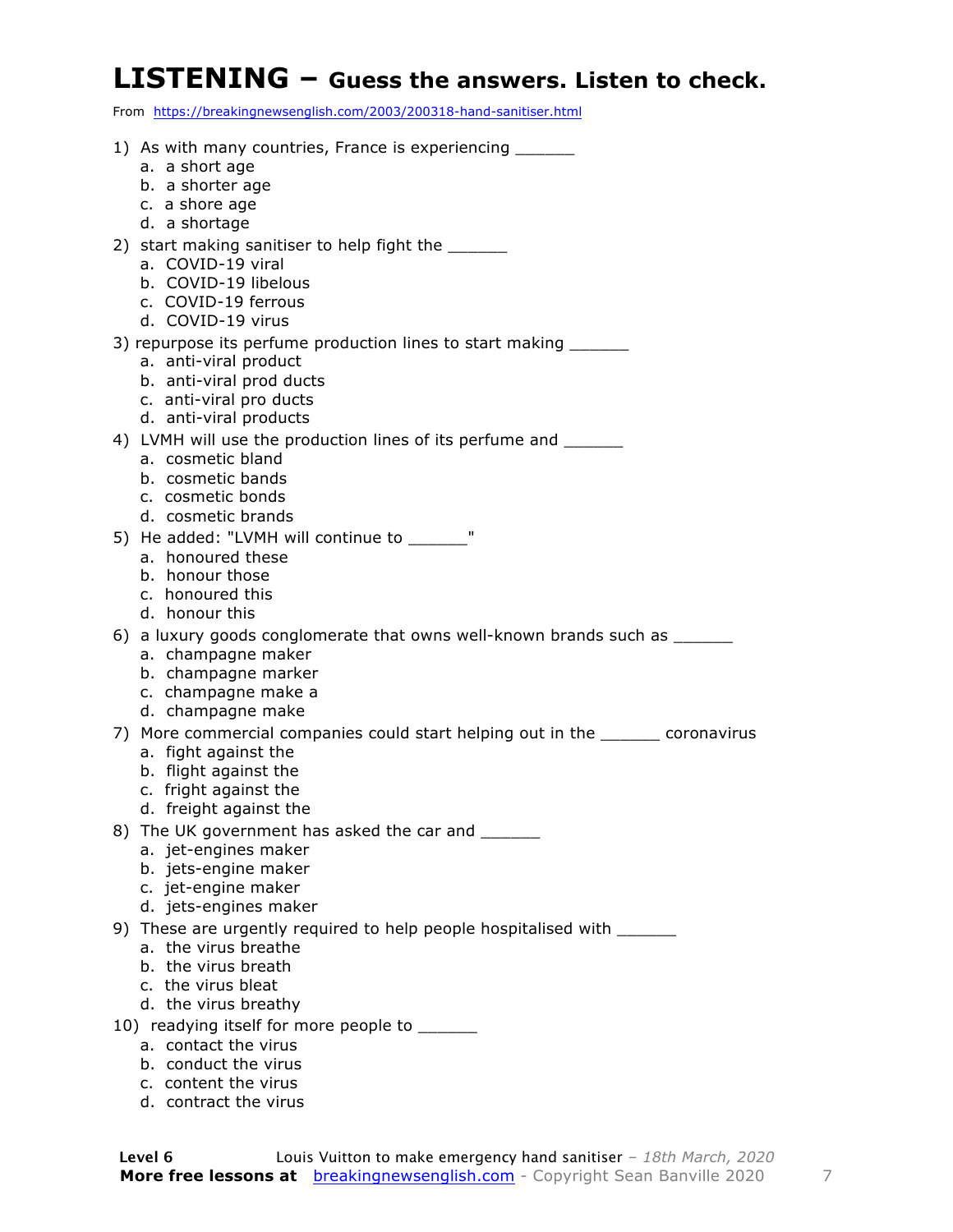#### **LISTENING – Listen and fill in the gaps**

From https://breakingnewsenglish.com/2003/200318-hand-sanitiser.html

As with many countries, France is experiencing  $(1)$ hand sanitiser. To help combat this, the luxury goods maker Louis Vuitton (LVMH) will start making sanitiser (2) \_\_\_\_\_\_\_\_\_\_\_\_\_\_\_\_\_\_\_ the COVID-19 virus. The company (3) \_\_\_\_\_\_\_\_\_\_\_\_\_\_\_\_\_\_\_ perfume production lines to start making anti-viral products. A spokesperson said the company wants to (4) \_\_\_\_\_\_\_\_\_\_\_\_\_\_\_\_\_\_\_ shortage of sanitiser across France. He announced: "LVMH will use the production lines of its perfume and cosmetic brands to produce large quantities  $(5)$  \_\_\_\_\_\_\_\_\_\_\_\_\_\_\_\_\_\_\_\_\_\_. These gels will be delivered free of charge to health authorities." He added: "LVMH will continue to honour this commitment for as  $(6)$  \_\_\_\_\_\_\_\_\_\_\_\_\_\_\_\_\_\_\_\_\_, in connection with the French health authorities."

LVMH is (7) \_\_\_\_\_\_\_\_\_\_\_\_\_\_\_\_\_\_\_\_\_\_\_\_\_\_\_ conglomerate that owns well-known brands such as champagne maker Moet & Chandon, watchmaker Tag Heuer and jeweller Bulgari. Its factories manufacture perfume and makeup (8) Christian Dior and Givenchy. In a warlike effort, they will change production to help France's health system. More commercial companies could start (9) \_\_\_\_\_\_\_\_\_\_\_\_\_\_\_\_\_\_\_ the fight against the coronavirus. The UK government has asked the car and jet-engine maker Rolls Royce (10) \_\_\_\_\_\_\_\_\_\_\_\_\_\_\_\_\_\_\_\_\_\_\_\_\_\_ ventilators. These are urgently required to help people hospitalised with  $(11)$   $(12)$ UK's health service has a huge shortage of ventilators and is readying itself for more people (12) \_\_\_\_\_\_\_\_\_\_\_\_\_\_\_\_\_\_\_ virus.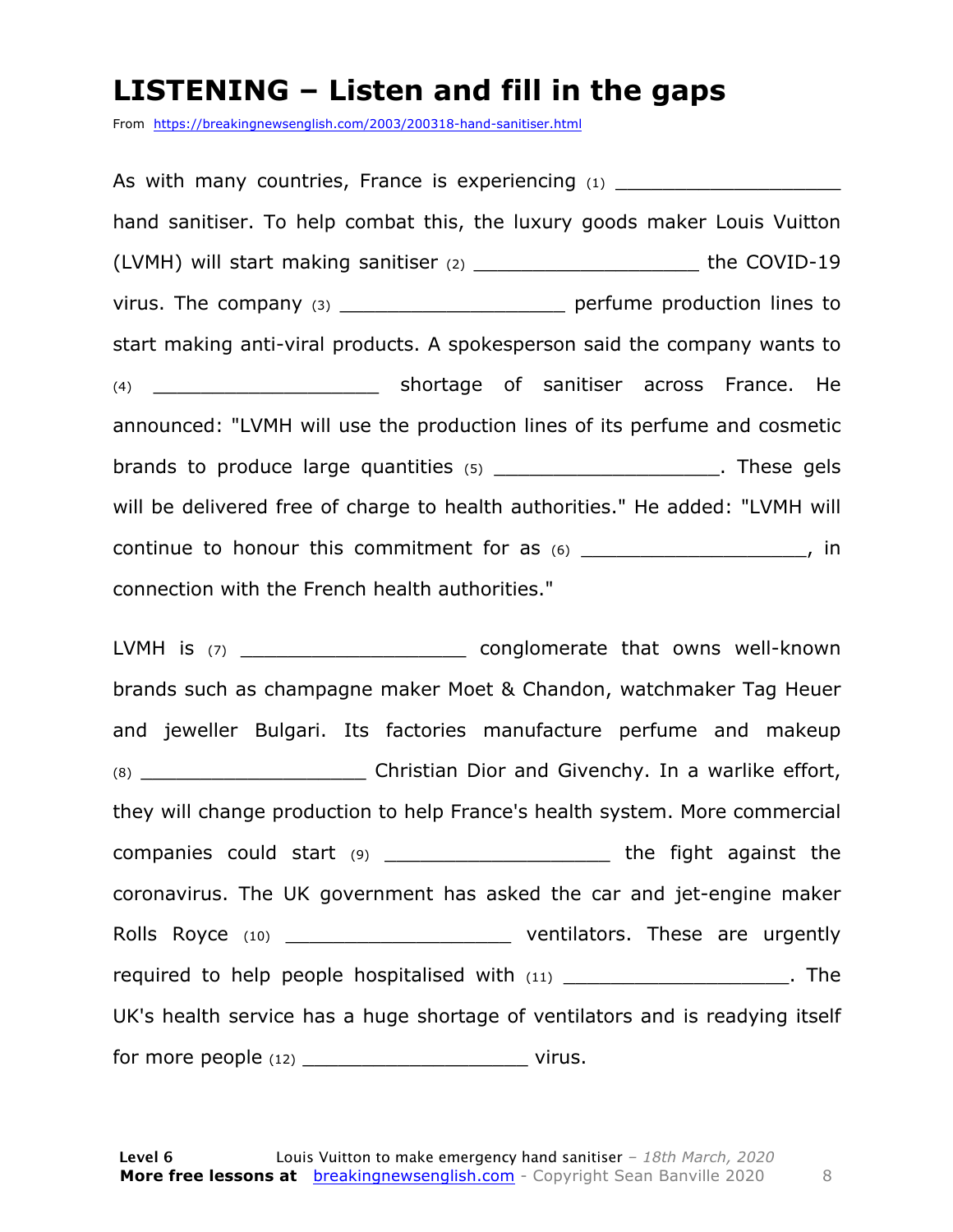### **COMPREHENSION QUESTIONS**

From https://breakingnewsenglish.com/2003/200318-hand-sanitiser.html

- 1. What did the article say France is experiencing?
- 2. What will Louis Vuitton repurpose to make hand sanitiser?
- 3. What will Louis Vuitton make large quantities of?
- 4. How much is Louis Vuitton charging for the hand sanitiser?
- 5. For how long will Louis Vuitton make the hand sanitiser?
- 6. What jeweller does the Louis Vuitton group own?
- 7. What brand does the LVMH group make perfume for besides Givenchy?
- 8. Which car company might start making ventilators?
- 9. What do ventilators help people do?
- 10. What is the UK government readying itself for?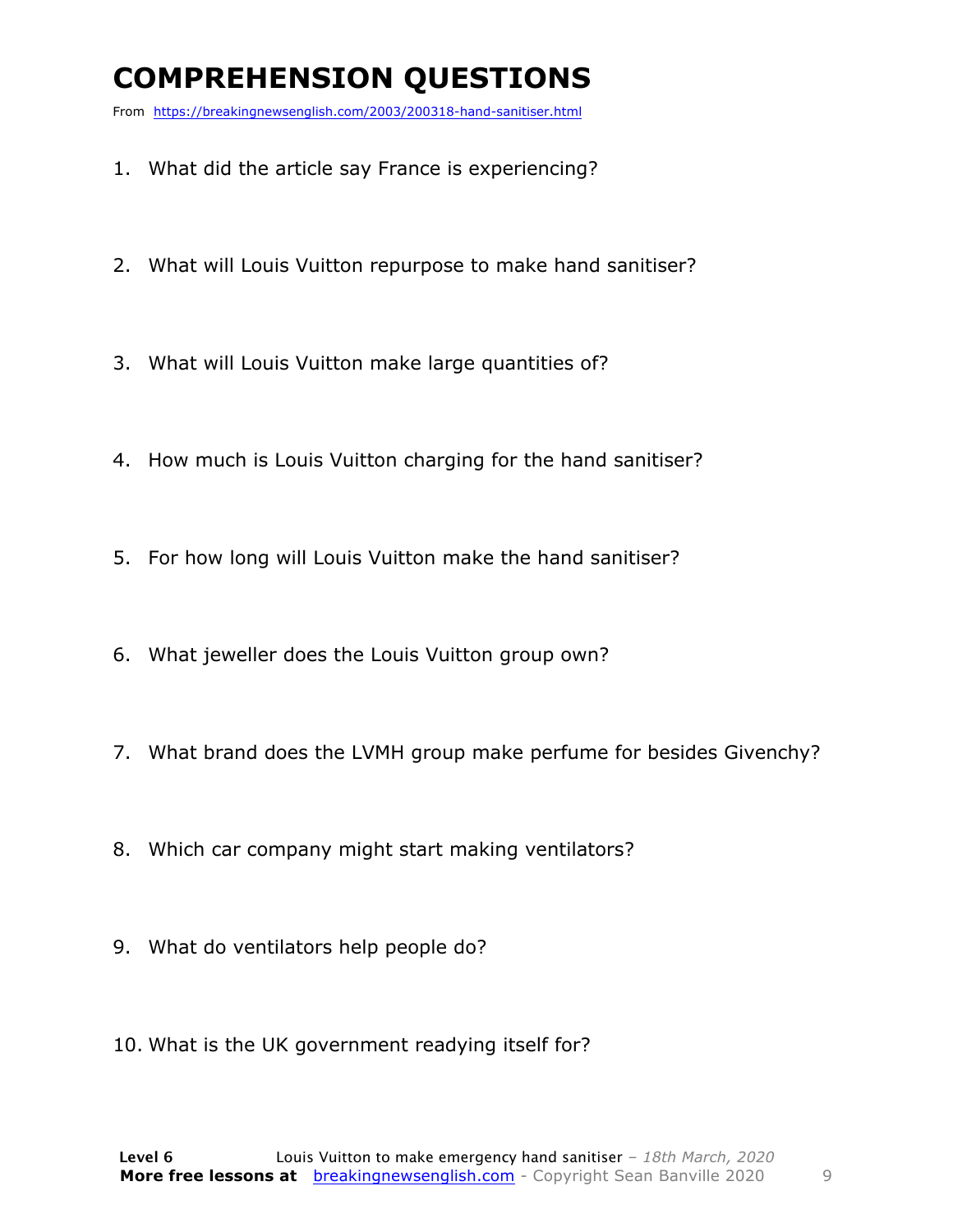### **MULTIPLE CHOICE - QUIZ**

From https://breakingnewsenglish.com/2003/200318-hand-sanitiser.html

| 1) What did the article say France is | 6) What jeweller does the Louis    |
|---------------------------------------|------------------------------------|
| experiencing?                         | Vuitton group own?                 |
| a) masks                              | a) Bulgari                         |
| b) a shortage of hand sanitiser       | b) Tiffany                         |
| c) a crisis                           | c) Chopard                         |
| d) sad times                          | d) Cartier                         |
| 2) What will Louis Vuitton repurpose  | 7) What brand does the LVMH group  |
| to make hand sanitiser?               | make perfume for besides Givenchy? |
| a) its tanning factories              | a) Burberry                        |
| b) perfume bottles                    | b) Coach                           |
| c) chemicals                          | c) Christian Dior                  |
| d) its perfume production lines       | d) Chanel                          |
| 3) What will Louis Vuitton make       | 8) Which car company might start   |
| large quantities of?                  | making ventilators?                |
| a) alcoholic gels                     | a) Rolls Royce                     |
| b) bags                               | b) Ferrari                         |
| c) tissues                            | c) Renault                         |
| d) perfumes                           | d) Tesla                           |
| 4) How much is Louis Vuitton          | 9) What do ventilators help people |
| charging for the hand sanitiser?      | do?                                |
| a) $$10$                              | a) breathe                         |
| b) one euro                           | b) vent                            |
| c) nothing                            | c) stay calm                       |
| d) they haven't decided yet           | d) relax                           |
| 5) For how long will Louis Vuitton    | 10) What is the UK government      |
| make the hand sanitiser?              | readying itself for?               |
| a) a year or two                      | a) the worst case scenario         |
| b) for as long as necessary           | b) chaos                           |
| c) a week                             | c) the end of the virus            |

d) until the end of the year d) more people to get the virus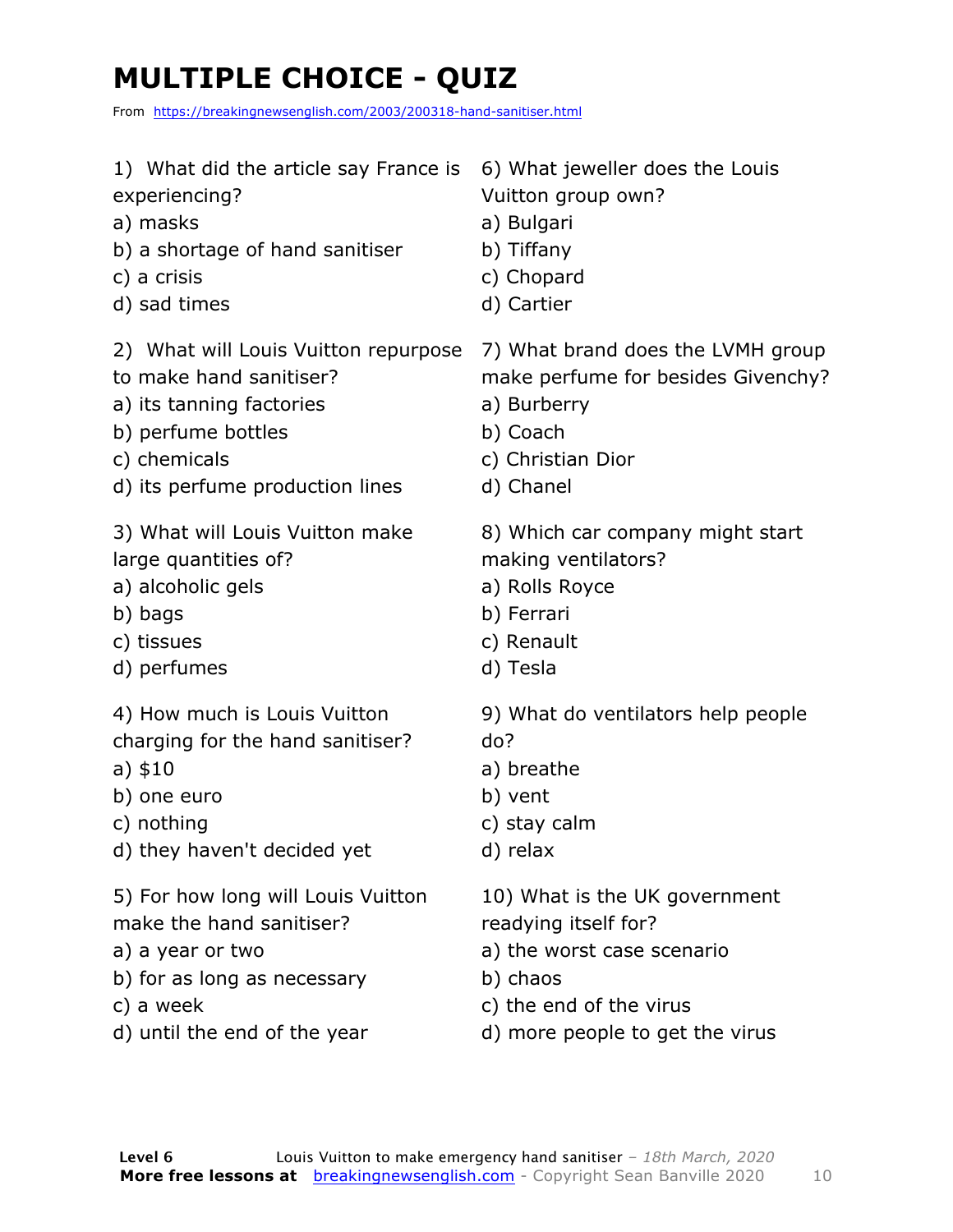### **ROLE PLAY**

From https://breakingnewsenglish.com/2003/200318-hand-sanitiser.html

#### **Role A – Hand Sanitiser**

You think hand sanitiser is the worst thing for there to be a shortage of. Tell the others three reasons why. Tell them why their things aren't so important. Also, tell the others which is the least important of these (and why): soap, toilet paper or bread.

#### **Role B – Soap**

You think soap is the worst thing for there to be a shortage of. Tell the others three reasons why. Tell them why their things aren't so important. Also, tell the others which is the least important of these (and why): hand sanitiser, toilet paper or bread.

#### **Role C – Toilet Paper**

You think toilet paper is the worst thing for there to be a shortage of. Tell the others three reasons why. Tell them why their things aren't so important. Also, tell the others which is the least important of these (and why): soap, hand sanitiser or bread.

#### **Role D – Bread**

You think bread is the worst thing for there to be a shortage of. Tell the others three reasons why. Tell them why their things aren't so important. Also, tell the others which is the least important of these (and why): soap, toilet paper or hand sanitiser.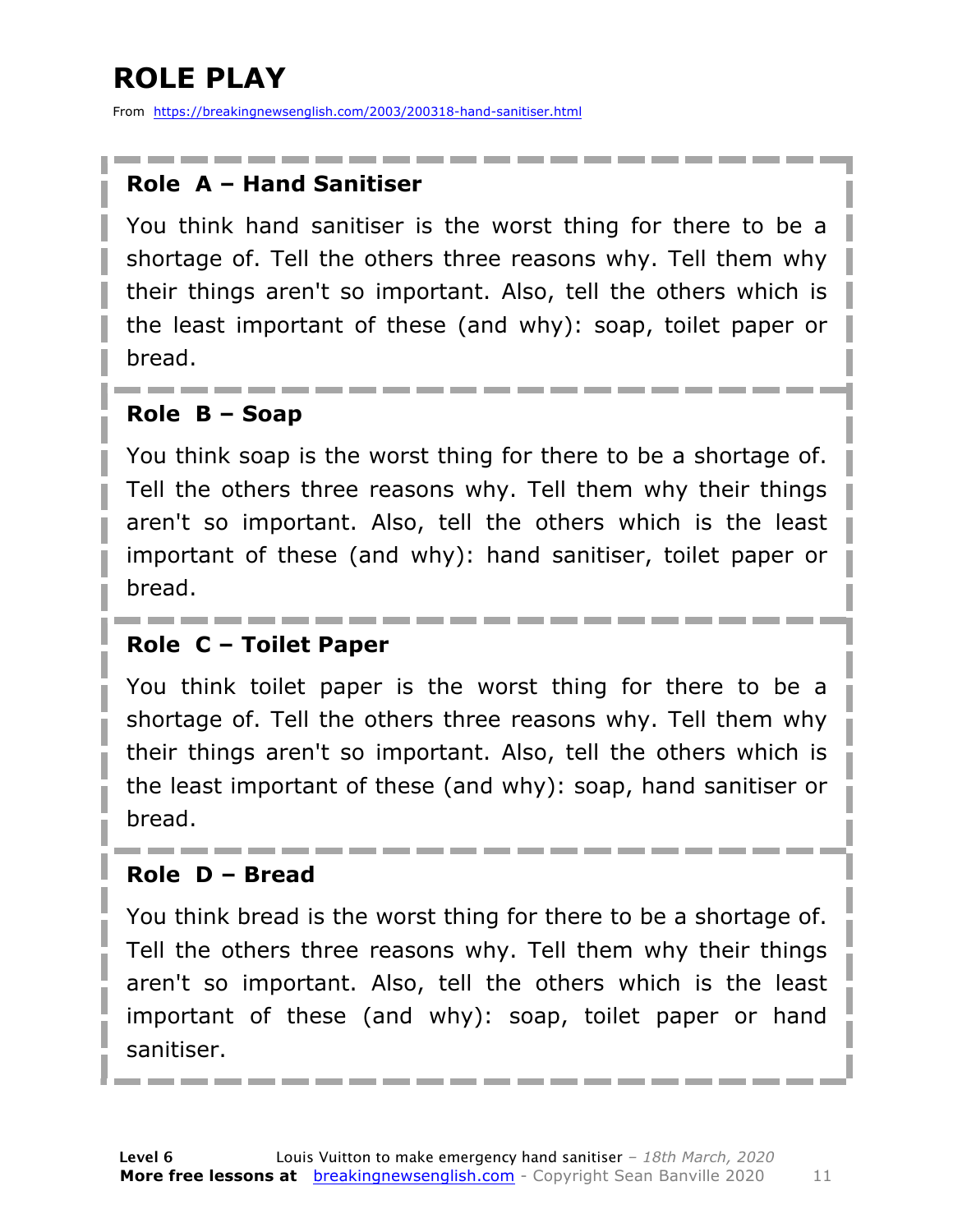## **AFTER READING / LISTENING**

From https://breakingnewsenglish.com/2003/200318-hand-sanitiser.html

1. WORD SEARCH: Look in your dictionary / computer to find collocates, other meanings, information, synonyms … for the words 'hand' and 'sanitise'.

| hand | sanitise |
|------|----------|
|      |          |
|      |          |
|      |          |

- Share your findings with your partners.
- Make questions using the words you found.
- Ask your partner / group your questions.

**2. ARTICLE QUESTIONS:** Look back at the article and write down some questions you would like to ask the class about the text.

- Share your questions with other classmates / groups.
- Ask your partner / group your questions.

**3. GAP FILL:** In pairs / groups, compare your answers to this exercise. Check your answers. Talk about the words from the activity. Were they new, interesting, worth learning…?

**4. VOCABULARY:** Circle any words you do not understand. In groups, pool unknown words and use dictionaries to find their meanings.

**5. TEST EACH OTHER:** Look at the words below. With your partner, try to recall how they were used in the text:

| $\cdot$ as    | • owns        |
|---------------|---------------|
| • combat      | • factories   |
| • repurpose   | • effort      |
| $\cdot$ large | $\cdot$ more  |
| $\cdot$ free  | $\bullet$ car |
| $\cdot$ long  | • itself      |
|               |               |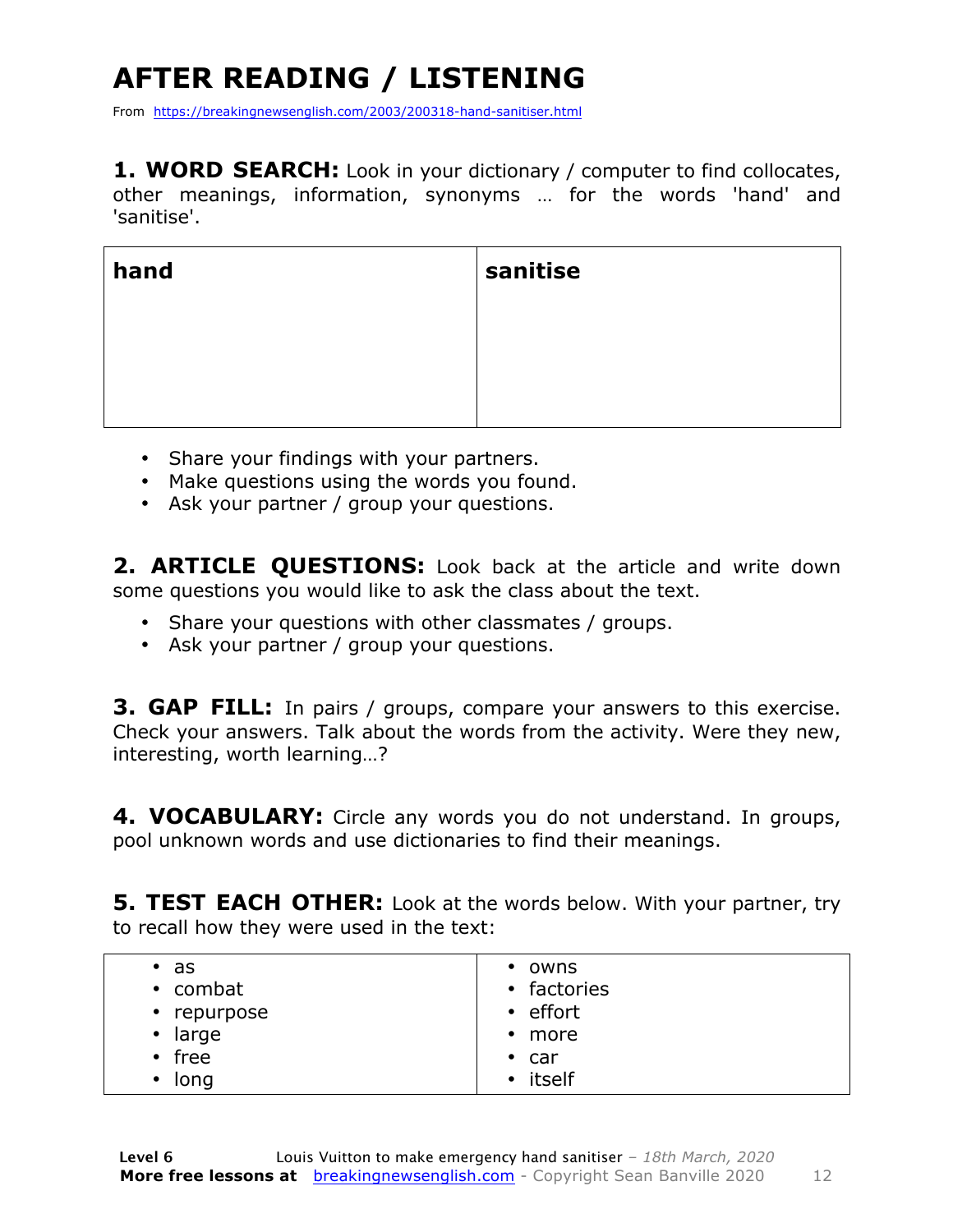### **HAND SANITISER SURVEY**

From https://breakingnewsenglish.com/2003/200318-hand-sanitiser.html

Write five GOOD questions about hand sanitiser in the table. Do this in pairs. Each student must write the questions on his / her own paper.

When you have finished, interview other students. Write down their answers.

|      | STUDENT 1 | STUDENT 2 | STUDENT 3 |
|------|-----------|-----------|-----------|
| Q.1. |           |           |           |
| Q.2. |           |           |           |
| Q.3. |           |           |           |
| Q.4. |           |           |           |
| Q.5. |           |           |           |

- Now return to your original partner and share and talk about what you found out. Change partners often.
- Make mini-presentations to other groups on your findings.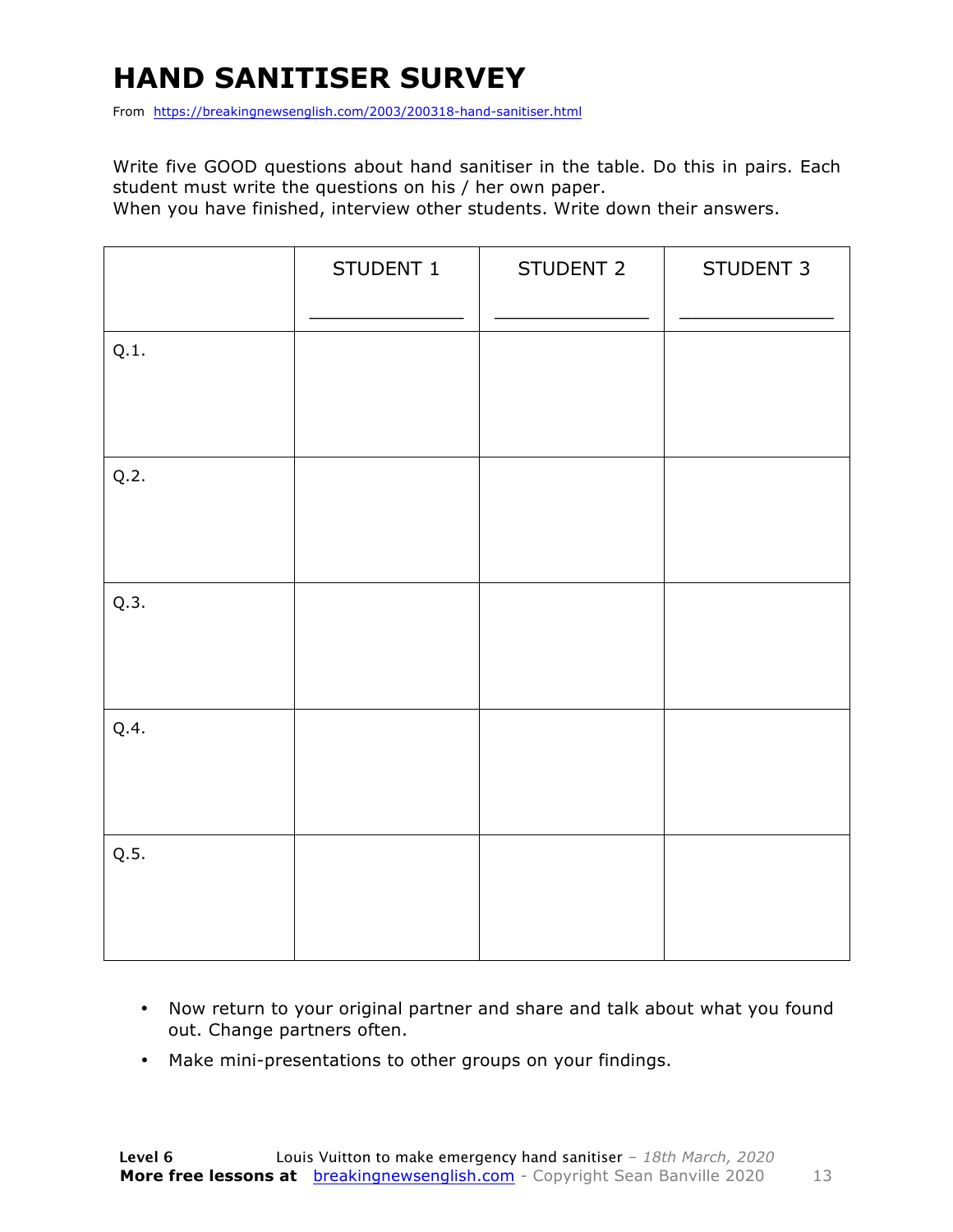### **HAND SANITISER DISCUSSION**

STUDENT A's QUESTIONS (Do not show these to student B)

- 1. What did you think when you read the headline?
- 2. What images are in your mind when you hear the word 'hand'?
- 3. What do you know about Louis Vuitton?
- 4. How important is hand sanitiser?
- 5. Are you using hand sanitiser?
- 6. What do you think of Louis Vuitton making hand sanitiser?
- 7. What should other companies be doing to help fight COVID-19?
- 8. Are you worried about shortages of anything?
- 9. How would you be able to deal with shortages?
- 10. What do you think of the news coverage of COVID-19?

*Louis Vuitton to make emergency hand sanitiser – 18th March, 2020* Thousands more free lessons at breakingnewsenglish.com

-----------------------------------------------------------------------------

#### **HAND SANITISER DISCUSSION**

STUDENT B's QUESTIONS (Do not show these to student A)

- 11. Did you like reading this article? Why/not?
- 12. What do you think of when you hear the word 'sanitiser'?
- 13. What do you think about what you read?
- 14. What does hand sanitiser do?
- 15. What do you think of people selling sanitiser at inflated prices?
- 16. How much is the coronavirus crisis like a war?
- 17. What can you do to help the people near you?
- 18. What do you know about how your health service is coping?
- 19. What do you think life will be like in a year from now?
- 20. What questions would you like to ask the boss of Louis Vuitton?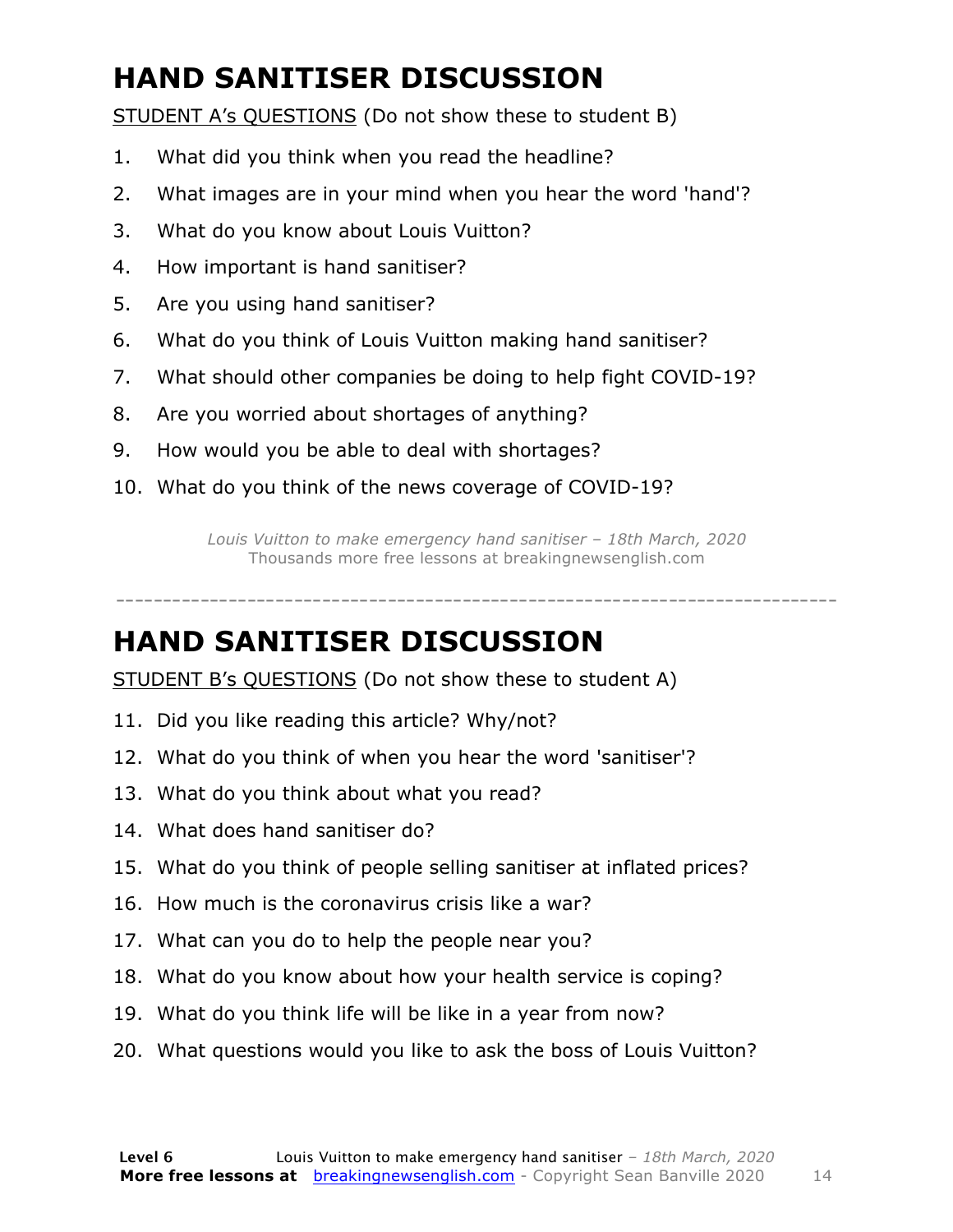### **DISCUSSION (Write your own questions)**

STUDENT A's QUESTIONS (Do not show these to student B)

| 1. |                                           |
|----|-------------------------------------------|
|    |                                           |
| 2. |                                           |
|    |                                           |
| 3. |                                           |
|    |                                           |
| 4. |                                           |
| 5. |                                           |
|    |                                           |
| 6. |                                           |
|    | Convright © breaking newsenglish com 2020 |

Copyright © breakingnewsenglish.com 2020

### **DISCUSSION (Write your own questions)**

STUDENT B's QUESTIONS (Do not show these to student A)

| 1. |                                                                                                                         |  |  |
|----|-------------------------------------------------------------------------------------------------------------------------|--|--|
|    |                                                                                                                         |  |  |
| 2. | <u> 1980 - Andrea Stationer, fransk politiker (d. 1980)</u>                                                             |  |  |
| 3. |                                                                                                                         |  |  |
|    |                                                                                                                         |  |  |
| 4. | <u> 1980 - Jan Samuel Barbara, margaret eta idazlea (h. 1980).</u>                                                      |  |  |
| 5. | <u> 1986 - Johann Stoff, deutscher Stoffen und der Stoffen und der Stoffen und der Stoffen und der Stoffen und der </u> |  |  |
|    |                                                                                                                         |  |  |
| 6. | <u> 1989 - Johann John Stone, market fan it ferskearre fan it ferskearre fan it ferskearre fan it ferskearre fan i</u>  |  |  |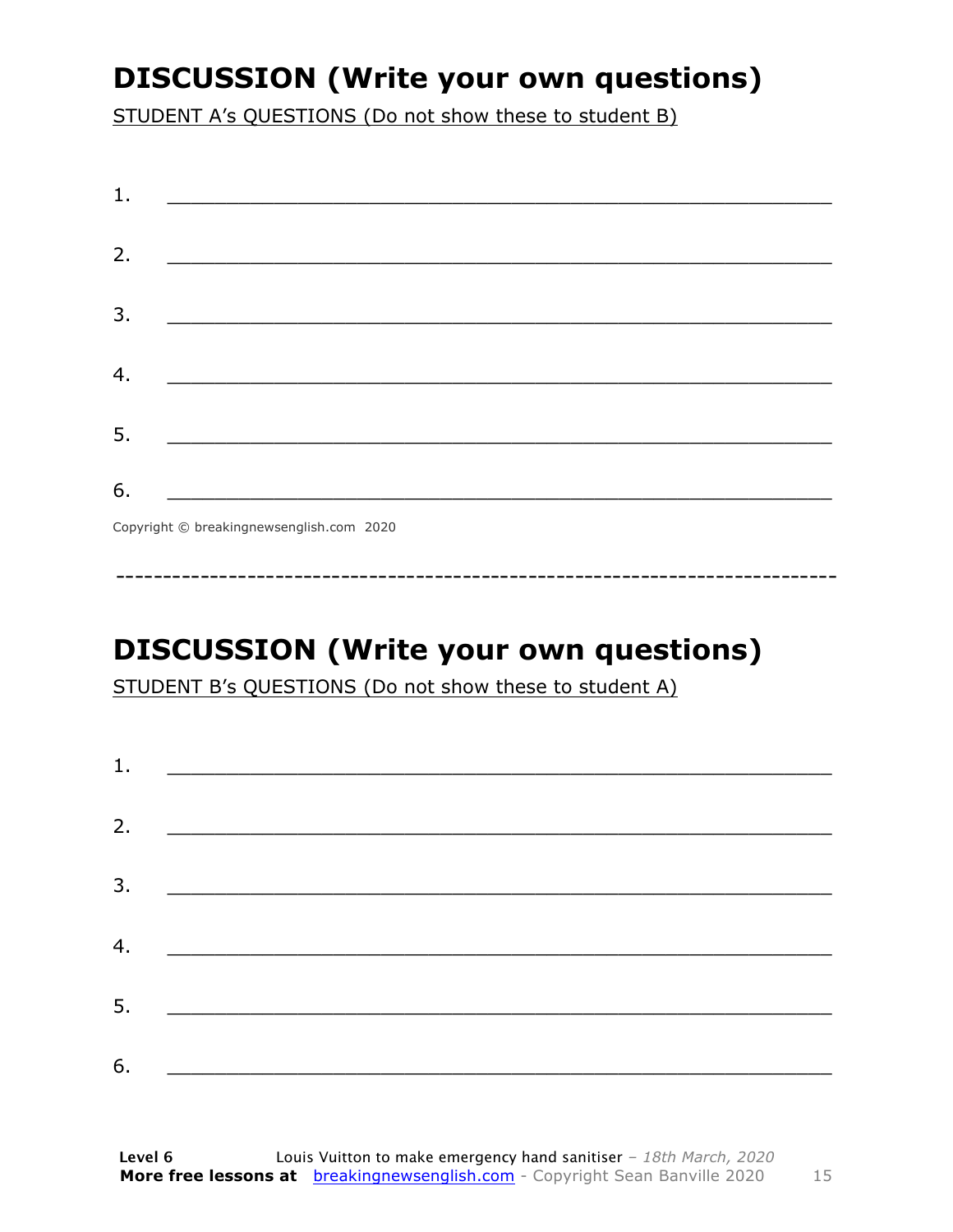### **LANGUAGE - CLOZE**

From https://breakingnewsenglish.com/2003/200318-hand-sanitiser.html

As with many countries, France is  $(1)$  a shortage of hand sanitiser. To help combat this, the luxury goods maker Louis Vuitton (LVMH) will start making sanitiser to help fight the COVID-19 virus. The company will  $(2)$  its perfume production lines to start making anti-viral products. A spokesperson said the company wants to help (3) \_\_\_\_ the shortage of sanitiser across France. He announced: "LVMH will use the production (4) \_\_\_\_ of its perfume and cosmetic brands to produce large quantities of alcoholic gels. These gels will be delivered free of (5) \_\_\_\_ to health authorities." He added: "LVMH will continue to honour this commitment for as long as necessary, in connection (6) \_\_\_\_ the French health authorities."

LVMH is a luxury goods (7) \_\_\_\_\_ that owns well-known brands such as champagne maker Moet & Chandon, watchmaker Tag Heuer and jeweller Bulgari. Its factories manufacture perfume and makeup for brands like Christian Dior and Givenchy. In a (8) \_\_\_\_ effort, they will change production to help France's health system. More commercial companies could start helping (9) \_\_\_\_ in the fight against the coronavirus. The UK government has asked the car and jet-engine maker Rolls Royce to start making ventilators. These are (10) \_\_\_\_ required to help people hospitalised with the virus  $(11)$  . The UK's health service has a huge shortage of ventilators and is readying itself for more people to (12) \_\_\_\_ the virus.

#### **Put the correct words from the table below in the above article.**

| 1.  | (a) | experiences | (b) | experienced  | (c) | experiencing | (d) | experiential |
|-----|-----|-------------|-----|--------------|-----|--------------|-----|--------------|
| 2.  | (a) | repurpose   | (b) | presuppose   | (c) | porpoise     | (d) | suppose      |
| 3.  | (a) | tackle      | (b) | tickle       | (c) | trickle      | (d) | tick         |
| 4.  | (a) | lines       | (b) | arrows       | (c) | angles       | (d) | boxes        |
| 5.  | (a) | change      | (b) | charge       | (c) | barge        | (d) | urge         |
| 6.  | (a) | of          | (b) | to           | (c) | on           | (d) | with         |
| 7.  | (a) | cooperate   | (b) | commensurate | (c) | conglomerate | (d) | coagulate    |
| 8.  | (a) | likening    | (b) | liken        | (c) | alike        | (d) | warlike      |
| 9.  | (a) | out         | (b) | up           | (c) | on           | (d) | at           |
| 10. | (a) | urgent      | (b) | urgently     | (c) | urgency      | (d) | urgh         |
| 11. | (a) | breathy     | (b) | breathe      | (c) | breath       | (d) | breathless   |
| 12. | (a) | contact     | (b) | tract        | (c) | contract     | (d) | contain      |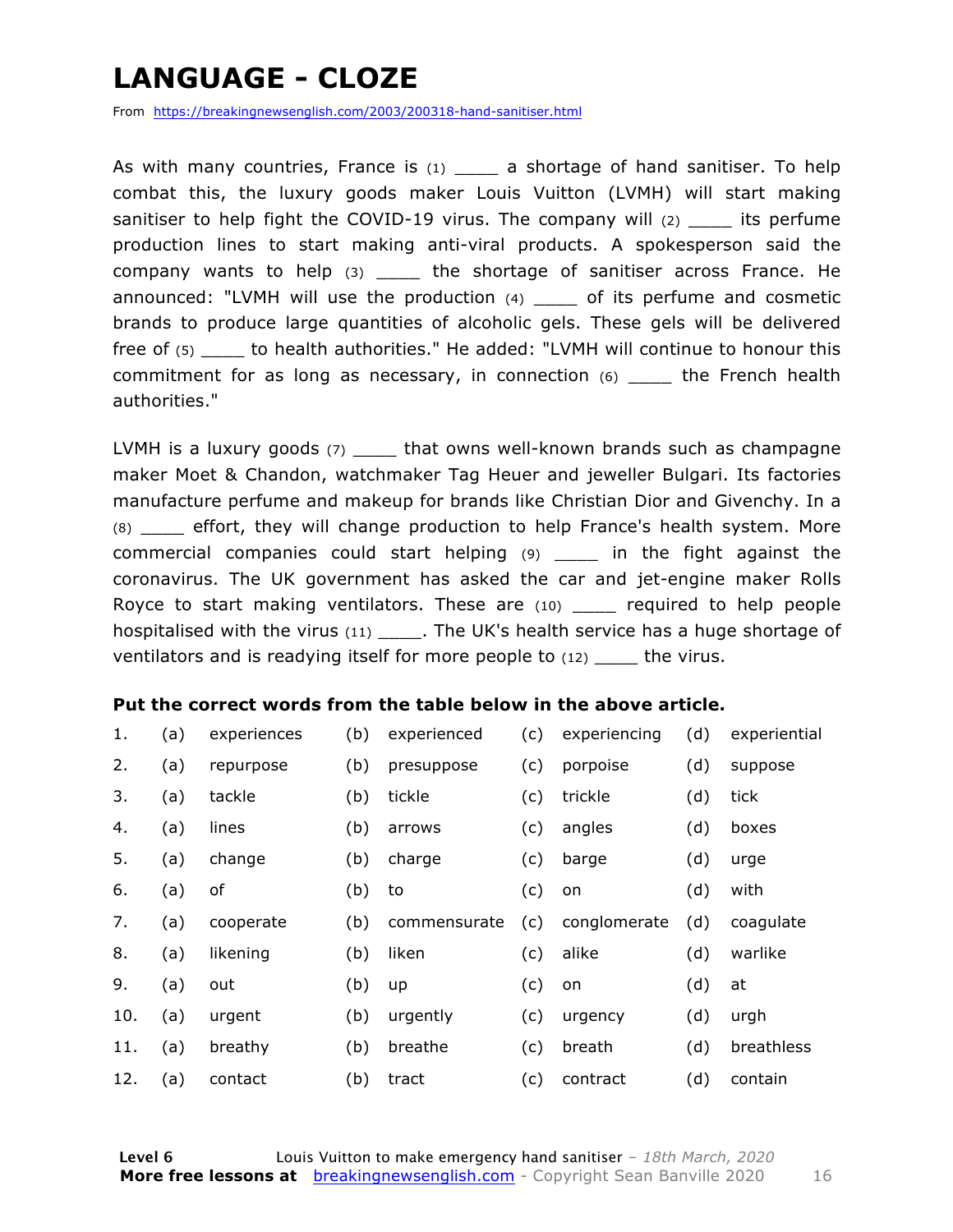### **SPELLING**

From https://breakingnewsenglish.com/2003/200318-hand-sanitiser.html

#### **Paragraph 1**

- 1. a srhgoeta of hand sanitiser
- 2. posurpere its perfume production lines
- 3. large qsiutatine of alcoholic gels
- 4. deveeridl free of charge
- 5. honour this meontmmtic
- 6. French health ihtoiuarset

#### **Paragraph 2**

- 7. a luxury goods nlcromegtoea
- 8. Its factories eunaramcftu perfume
- 9. More eoalcmcmir companies
- 10. start making teinrotlsav
- 11. These are gtlenryu required
- 12. dgaryien itself for more people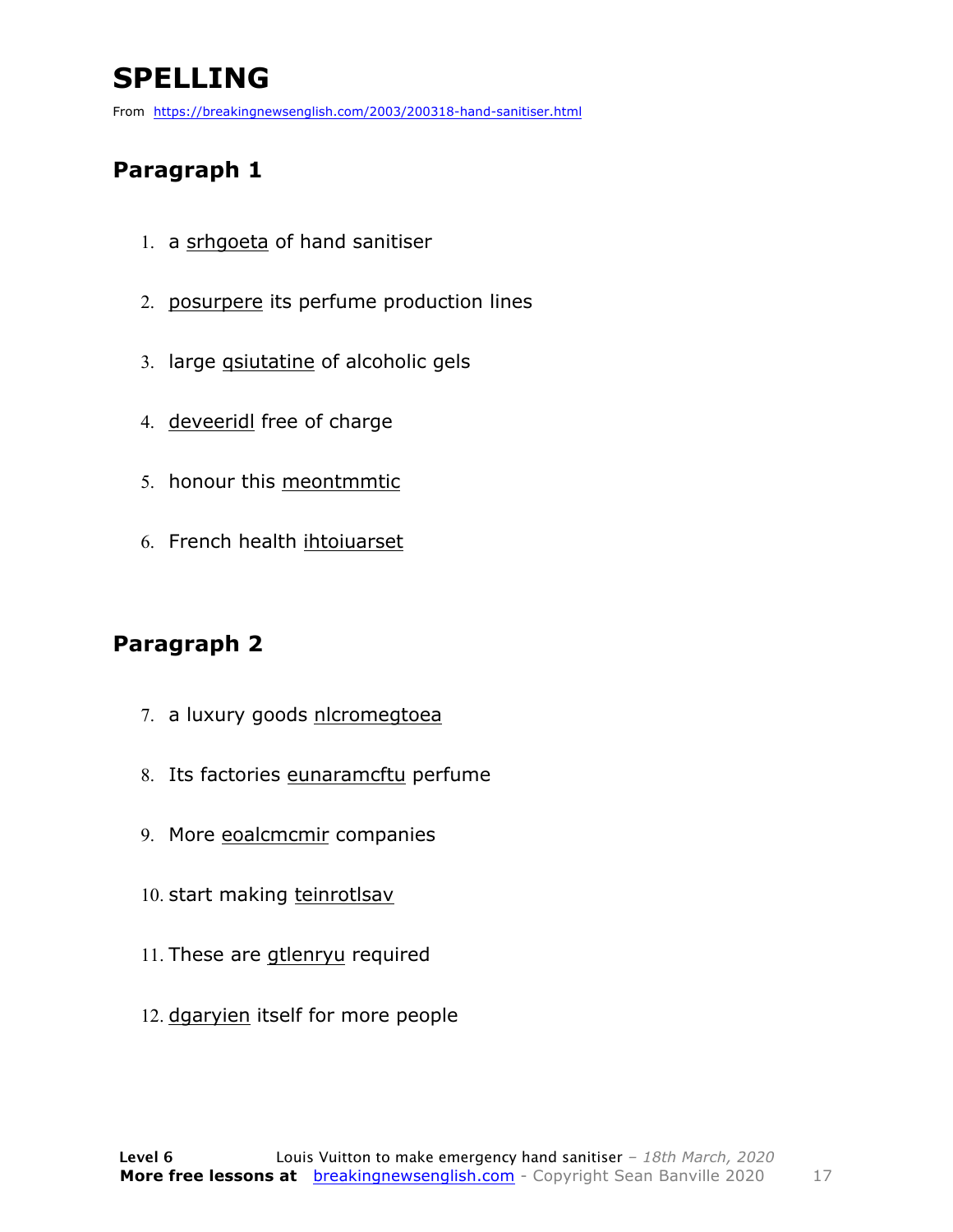### **PUT THE TEXT BACK TOGETHER**

From https://breakingnewsenglish.com/2003/200318-hand-sanitiser.html

#### **Number these lines in the correct order.**

- ( ) virus. The company will repurpose its perfume production lines to start making anti-viral
- ( ) LVMH is a luxury goods conglomerate that owns well-known brands such as champagne maker Moet & Chandon, watchmaker Tag **Heuer**
- () like Christian Dior and Givenchy. In a warlike effort, they will change production to help France's health
- ( ) and jeweller Bulgari. Its factories manufacture perfume and makeup for brands
- ( *1* ) As with many countries, France is experiencing a shortage of hand sanitiser. To help combat this, the luxury
- ( ) the virus breathe. The UK's health service has a huge shortage of ventilators and is readying itself for more people to contract the virus.
- ( ) products. A spokesperson said the company wants to help tackle the shortage of sanitiser across France. He announced:
- ( ) to honour this commitment for as long as necessary, in connection with the French health authorities."
- ( ) "LVMH will use the production lines of its perfume and cosmetic brands to produce large quantities
- ( ) system. More commercial companies could start helping out in the fight against the
- ( ) of alcoholic gels. These gels will be delivered free of charge to health authorities." He added: "LVMH will continue
- ( ) goods maker Louis Vuitton (LVMH) will start making sanitiser to help fight the COVID-19
- ( ) making ventilators. These are urgently required to help people hospitalised with
- ( ) coronavirus. The UK government has asked the car and jet-engine maker Rolls Royce to start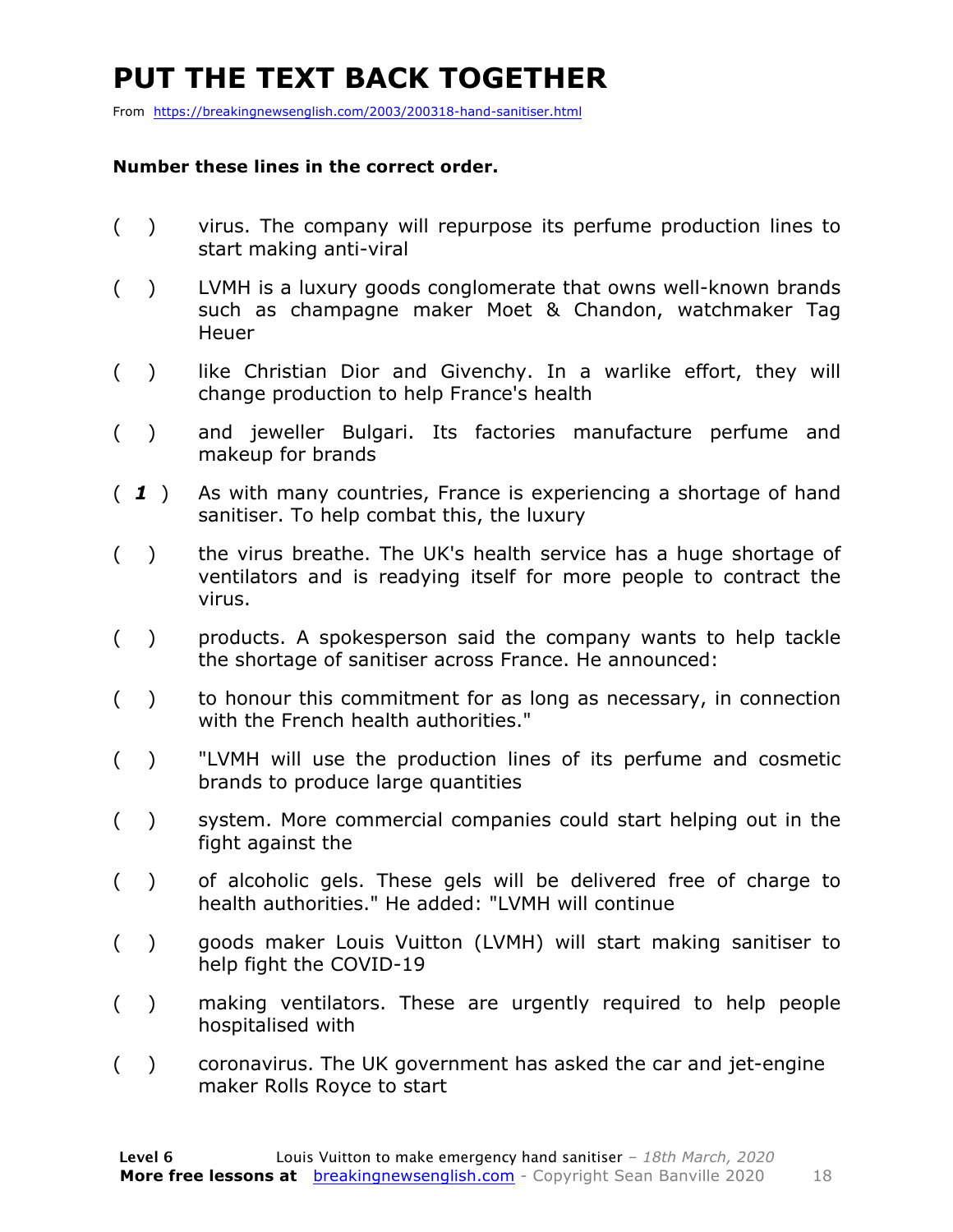#### **PUT THE WORDS IN THE RIGHT ORDER**

From https://breakingnewsenglish.com/2003/200318-hand-sanitiser.html

1. of hand a sanitiser . shortage is France experiencing

2. repurpose lines . The perfume production its will company

3. company the tackle to shortage . wants The help

4. of charge . will delivered These gels free be

5. to honour this commitment . LVMH continue will

6. well-known brands . conglomerate owns goods A that luxury

7. help system . Change production health to France's

8. helping out . start could commercial More companies

9. hospitalised the people with breathe . To help virus

10. for to more Readying COVID-19 . itself contract people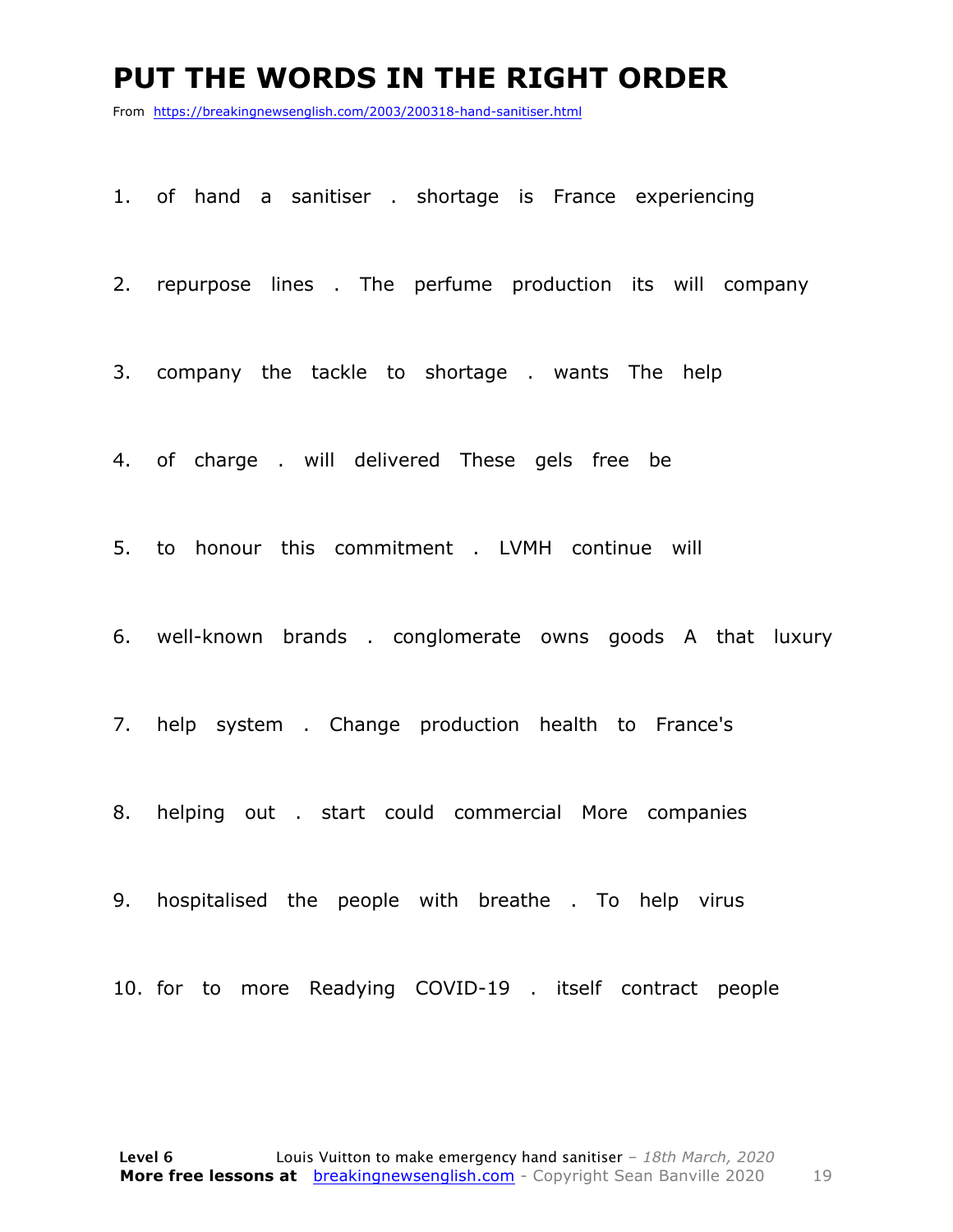### **CIRCLE THE CORRECT WORD (20 PAIRS)**

From https://breakingnewsenglish.com/2003/200318-hand-sanitiser.html

As *with / wither* many countries, France is experiencing a *short / shortage* of hand sanitiser. To help *combat / combatant* this, the luxury goods maker Louis Vuitton (LVMH) will start making sanitiser to help fight the COVID-19 *viral / virus*. The company will repurpose its perfume production *links / lines* to start making anti-viral products. A spokesperson said the company wants to help *tackle / tickle* the shortage of sanitiser across France. He announced: "LVMH will use the production lines of *their / its* perfume and cosmetic *bland / brands* to produce large quantities of alcoholic gels. These gels will be delivered free of *charge / change* to health authorities." He added: "LVMH will continue to honour this commitment for as *longing / long* as necessary, in connection with the French health authorities."

LVMH is a luxury goods *congregate / conglomerate* that owns well-known brands such as champagne *marker / maker* Moet & Chandon, watchmaker Tag Heuer and jeweller Bulgari. Its factories manufacture perfume and makeup *from / for* brands like Christian Dior and Givenchy. In a warlike *affect / effort*, they will change production to help France's health system. More commercial companies could start helping *up / out* in the fight against the coronavirus. The UK government has *asked / asking* the car and jetengine maker Rolls Royce to start making ventilators. These are *urgent / urgently* required to help people hospitalised with the virus *breath / breathe*. The UK's health service has a *hug / huge* shortage of ventilators and is readying itself for more people to *contract / contact* the virus.

#### **Talk about the connection between each pair of words in italics, and why the correct word is correct.**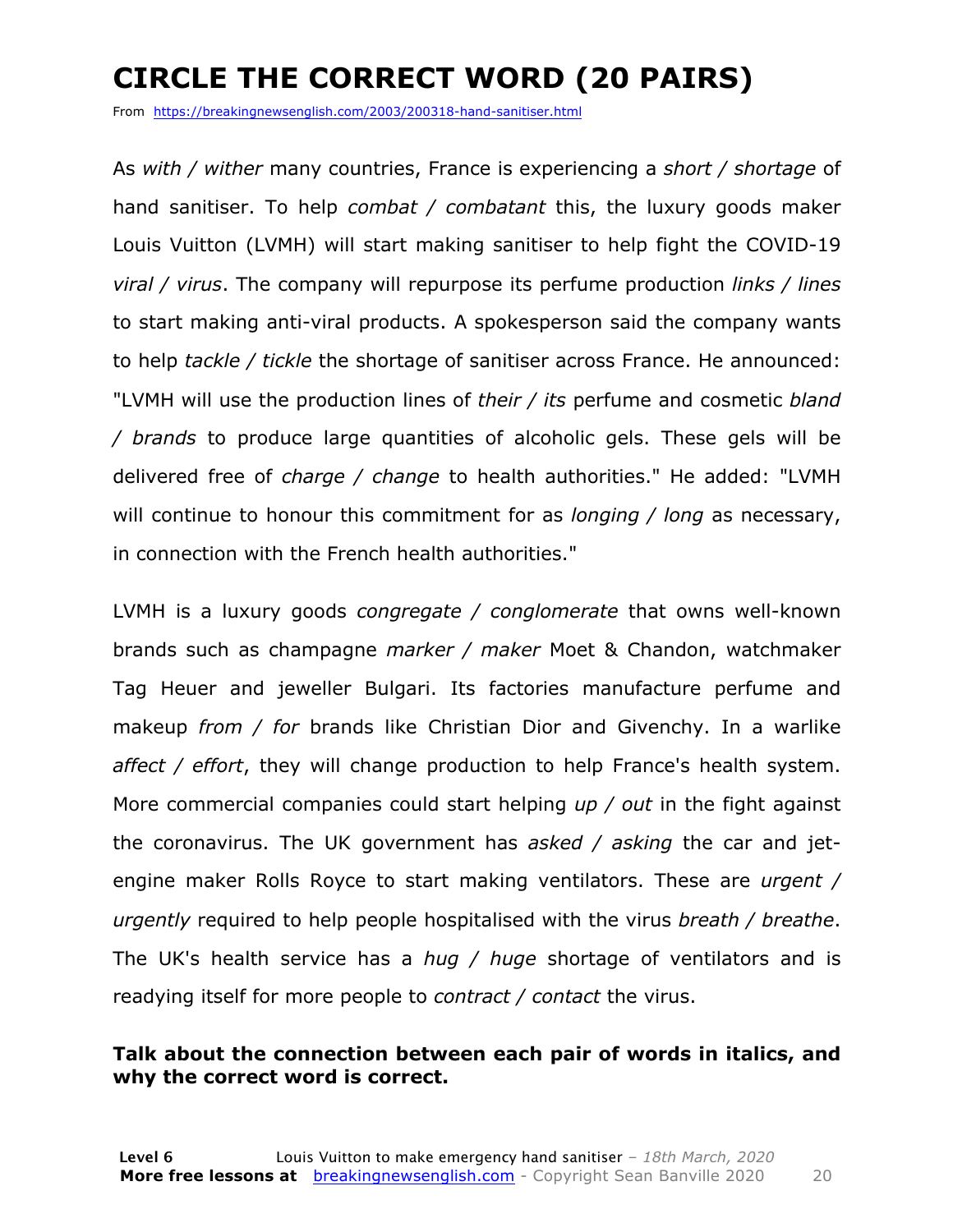### **INSERT THE VOWELS (a, e, i, o, u)**

From https://breakingnewsenglish.com/2003/200318-hand-sanitiser.html

A s w\_t h m\_n y c\_ **\_** n t r\_ **\_** s , F r\_n c\_ \_s \_x p\_r\_ **\_** n  $c_n$  g  $c_n$  s h\_r t\_g\_ \_f h\_n d s\_n\_t\_s\_r . T\_ h\_l p c\_m b\_t t h\_s , t h\_ l\_x\_r y g\_ **\_** d s m\_k\_r L\_ **\_ \_** s V\_ **\_** t t\_n ( L V M H ) w\_l l s t\_r t m\_k\_n g s\_n\_t\_s\_r t\_ h\_l p f\_g h t t h\_ C O V I D - 1 9 v\_r\_s . T h\_ c\_m  $p_n$  y w\_l l r\_p\_r  $p_s$ \_ t s  $p_r$  f\_m\_ p r\_d\_c t\_\_ n l\_n\_s t\_ s t\_r t m\_k\_n g \_n t\_ - v\_r\_l p r\_d\_c t s . A s p\_k\_s p\_r s\_n s\_ **\_** d t h\_ c\_m p\_n y w\_n t s t\_ h\_l p t\_c k l\_ t h\_ s h\_r t\_g\_ \_f s\_n\_t\_s\_r \_c r\_s s F r\_n c\_. H\_ \_n n\_ **\_** n c\_d : " L V M H w\_l l \_s\_ t h\_ p r\_d\_c t \_ **\_** n l\_n\_s \_f \_t s p\_r f\_m\_ \_n d c\_s m\_t\_c b r\_n d s t\_ p r\_d\_c\_ l\_r g\_ q\_ **\_** n t\_t\_ **\_** s \_f \_l c\_h\_l\_c g\_l s .  $T h_s = g_l s$  w\_l l b\_ d\_l\_v\_r\_d f r\_\_ \_f c h\_r g\_ t\_ h \_ **\_** l t h \_ **\_** t h\_r\_t\_ **\_** s . " H\_ \_d d\_d : " L V M H w\_l l c\_n t\_n\_ **\_** t\_ h\_n\_ **\_** r t h\_s c\_m m\_t m\_n t f\_r \_s l\_n g \_s n\_c\_s s\_r y , \_n c\_n n\_c t\_ **\_** n w\_t h t h\_ F r\_n c h h\_ **\_** l t h \_ **\_** t h\_r\_t\_ **\_** s . "

L V M H \_s \_ l\_x\_r y g\_ **\_** d s c\_n g l\_m\_r\_t\_ t h\_t \_w n s w\_l l - k n\_w n b r\_n d s s\_c h \_s c h\_m p\_g n\_ m\_k\_r M\_ **\_** t & C h\_n d\_n , w\_t c h m\_k\_r T\_g H \_ **\_ \_** r \_n d j\_w\_l l\_r B\_l g\_r\_. I t s f\_c t\_r\_ **\_** s m\_n\_f\_c t\_r\_ p\_r f\_m\_ \_n d m\_k\_ **\_** p f\_r b r\_n d s l\_k\_ C h r\_s t\_ **\_** n D\_ **\_** r \_n d G\_v\_n c h y . I n \_ w\_r l\_k\_ \_f f\_r t , t h\_y w\_l l c h\_n g\_ p r\_d\_c t\_ **\_** n t\_ h\_l p F r\_n c\_' s h\_ **\_** l t h s y s t\_m . M\_r\_ c\_m m\_r c \_ **\_** l c\_m p\_n\_ **\_** s c\_ **\_** l d s t\_r t h\_l p\_n g \_ **\_** t \_n t h\_ f\_g h t \_g\_ **\_** n s t t h\_ c\_r\_n\_v\_r\_s . T h\_ U K  $g_v$ rn m\_n t h\_s \_s k\_d t h\_ c\_r \_n d j\_t -\_n g\_n\_ m\_k\_r R\_l l s R\_y c\_ t\_ s t\_r t m\_k\_n g v\_n t\_l\_t\_r s . T h\_s\_ \_r\_ \_r g\_n t l y r\_q\_ **\_** r\_d t\_ h\_l p p\_ **\_** p l\_ h\_s p\_t\_l\_s\_d w\_t h t h\_ v\_r\_s b r\_ **\_** t h\_. T h\_ U K ' s h\_ **\_** l t h s\_r v\_c\_ h\_s \_ h\_g\_ s h\_r t\_g\_ \_f v\_n t\_l\_t\_r s \_n d \_s r\_ **\_** d y\_n g \_t s\_l f f\_r m\_r\_ p\_ **\_** p l\_ t\_ c\_n t r\_c t t h\_ v\_r\_s .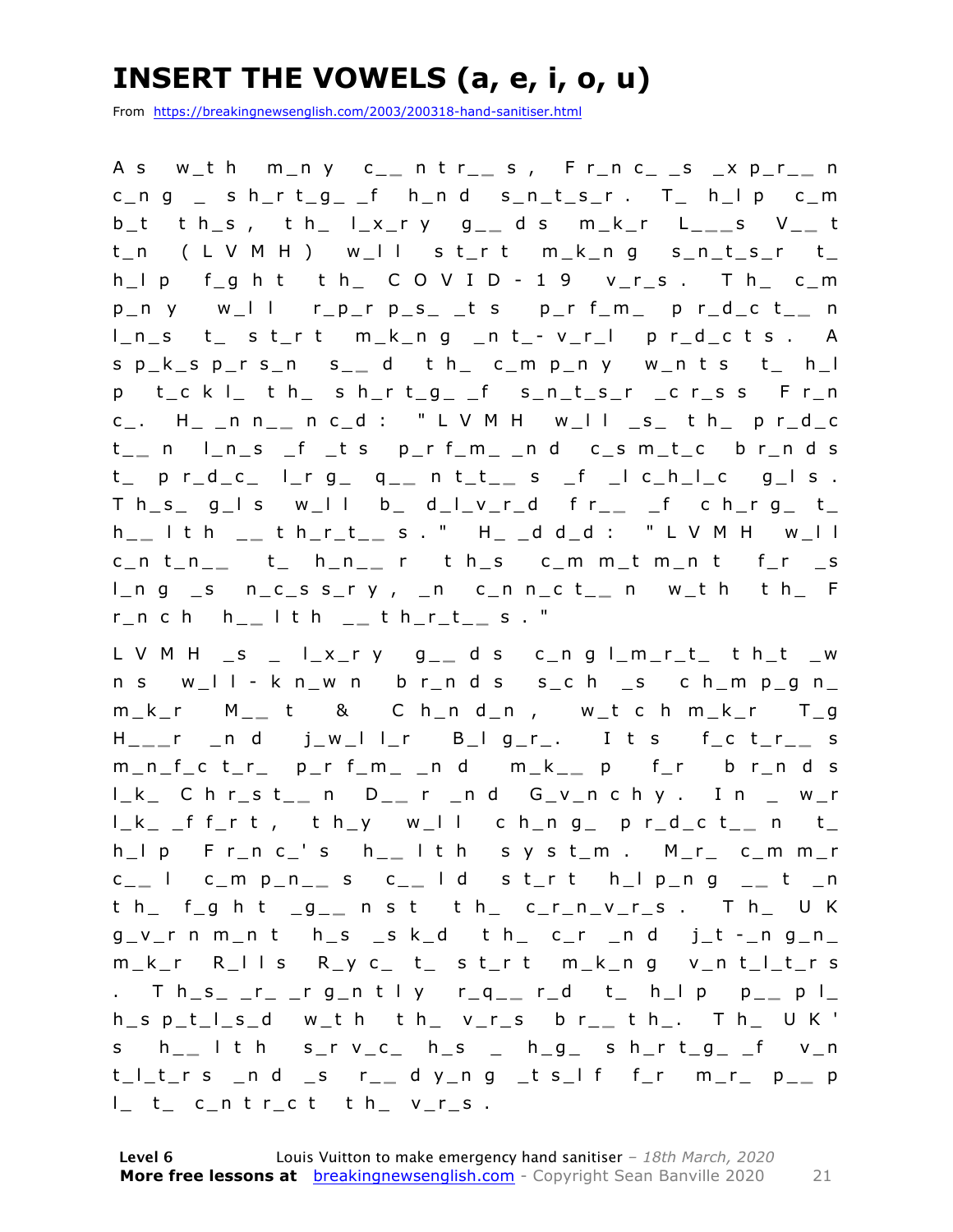#### **PUNCTUATE THE TEXT AND ADD CAPITALS**

From https://breakingnewsenglish.com/2003/200318-hand-sanitiser.html

as with many countries france is experiencing a shortage of hand sanitiser to help combat this the luxury goods maker louis vuitton lvmh will start making sanitiser to help fight the covid19 virus the company will repurpose its perfume production lines to start making antiviral products a spokesperson said the company wants to help tackle the shortage of sanitiser across france he announced lvmh will use the production lines of its perfume and cosmetic brands to produce large quantities of alcoholic gels these gels will be delivered free of charge to health authorities he added lvmh will continue to honour this commitment for as long as necessary in connection with the french health authorities

lvmh is a luxury goods conglomerate that owns wellknown brands such as champagne maker moet chandon watchmaker tag heuer and jeweller bulgari its factories manufacture perfume and makeup for brands like christian dior and givenchy in a warlike effort they will change production to help frances health system more commercial companies could start helping out in the fight against the coronavirus the uk government has asked the car and jetengine maker rolls royce to start making ventilators these are urgently required to help people hospitalised with the virus breathe the uks health service has a huge shortage of ventilators and is readying itself for more people to contract the virus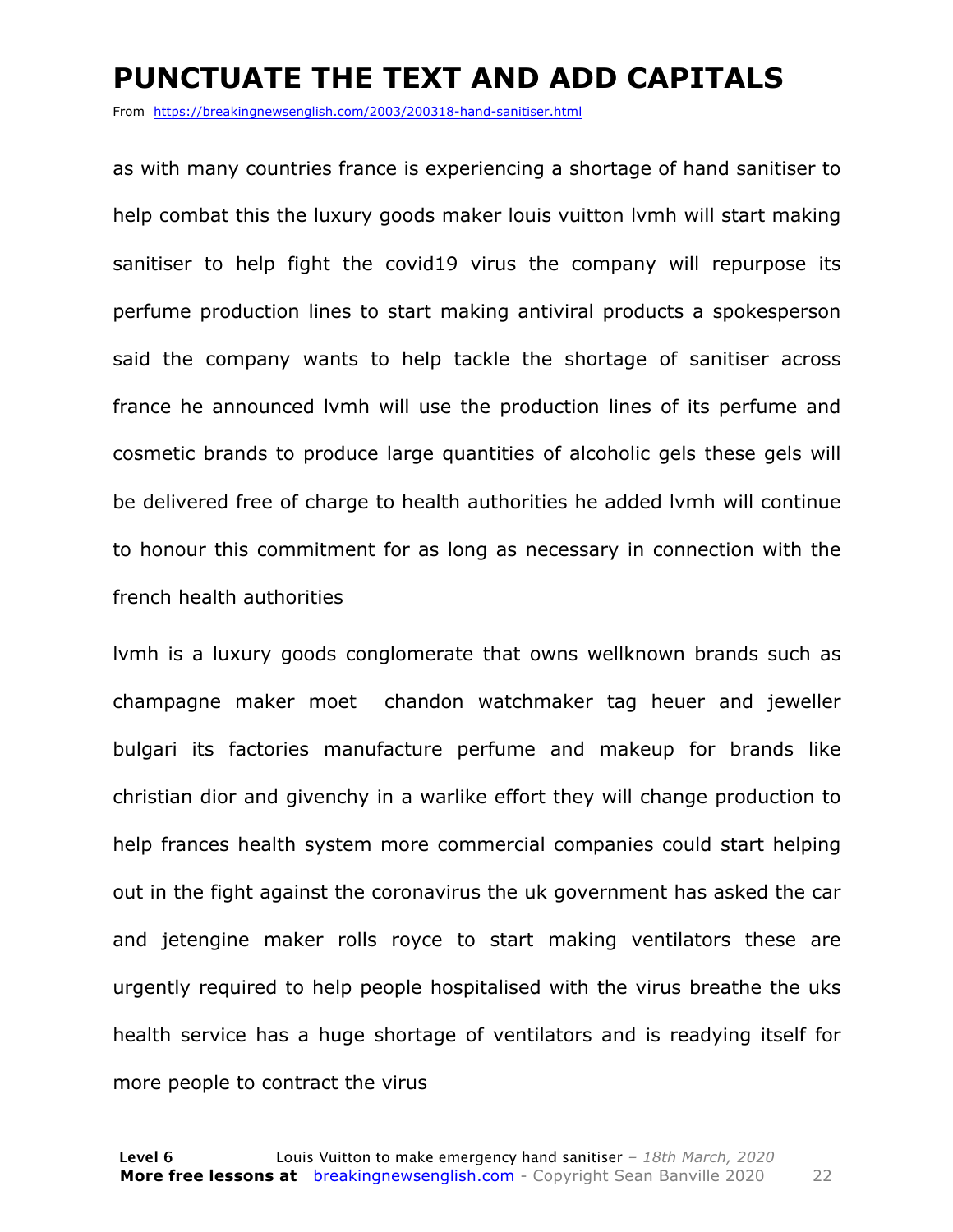## **PUT A SLASH ( / ) WHERE THE SPACES ARE**

From https://breakingnewsenglish.com/2003/200318-hand-sanitiser.html

Aswithmanycountries,Franceisexperiencingashortageofhandsanitis er.Tohelpcombatthis,theluxurygoodsmakerLouisVuitton(LVMH)will startmakingsanitisertohelpfighttheCOVID-19virus.Thecompanywil lrepurposeitsperfumeproductionlinestostartmakinganti-viralproduc ts.Aspokespersonsaidthecompanywantstohelptackletheshortageof sanitiseracrossFrance.Heannounced:"LVMHwillusetheproductionlin esofitsperfumeandcosmeticbrandstoproducelargequantitiesofalcoh olicgels.Thesegelswillbedeliveredfreeofchargetohealthauthorities." Headded:"LVMHwillcontinuetohonourthiscommitmentforaslongasn ecessary,inconnectionwiththeFrenchhealthauthorities."LVMHisalux urygoodsconglomeratethatownswell-knownbrandssuchaschampa gnemakerMoet&Chandon,watchmakerTagHeuerandjewellerBulgari .ItsfactoriesmanufactureperfumeandmakeupforbrandslikeChristian DiorandGivenchy.Inawarlikeeffort,theywillchangeproductiontohelp France'shealthsystem.Morecommercialcompaniescouldstarthelpin goutinthefightagainstthecoronavirus.TheUKgovernmenthasaskedt hecarandjet-enginemakerRollsRoycetostartmakingventilators.The seareurgentlyrequiredtohelppeoplehospitalisedwiththevirusbreath e.TheUK'shealthservicehasahugeshortageofventilatorsandisreadyi ngitselfformorepeopletocontractthevirus.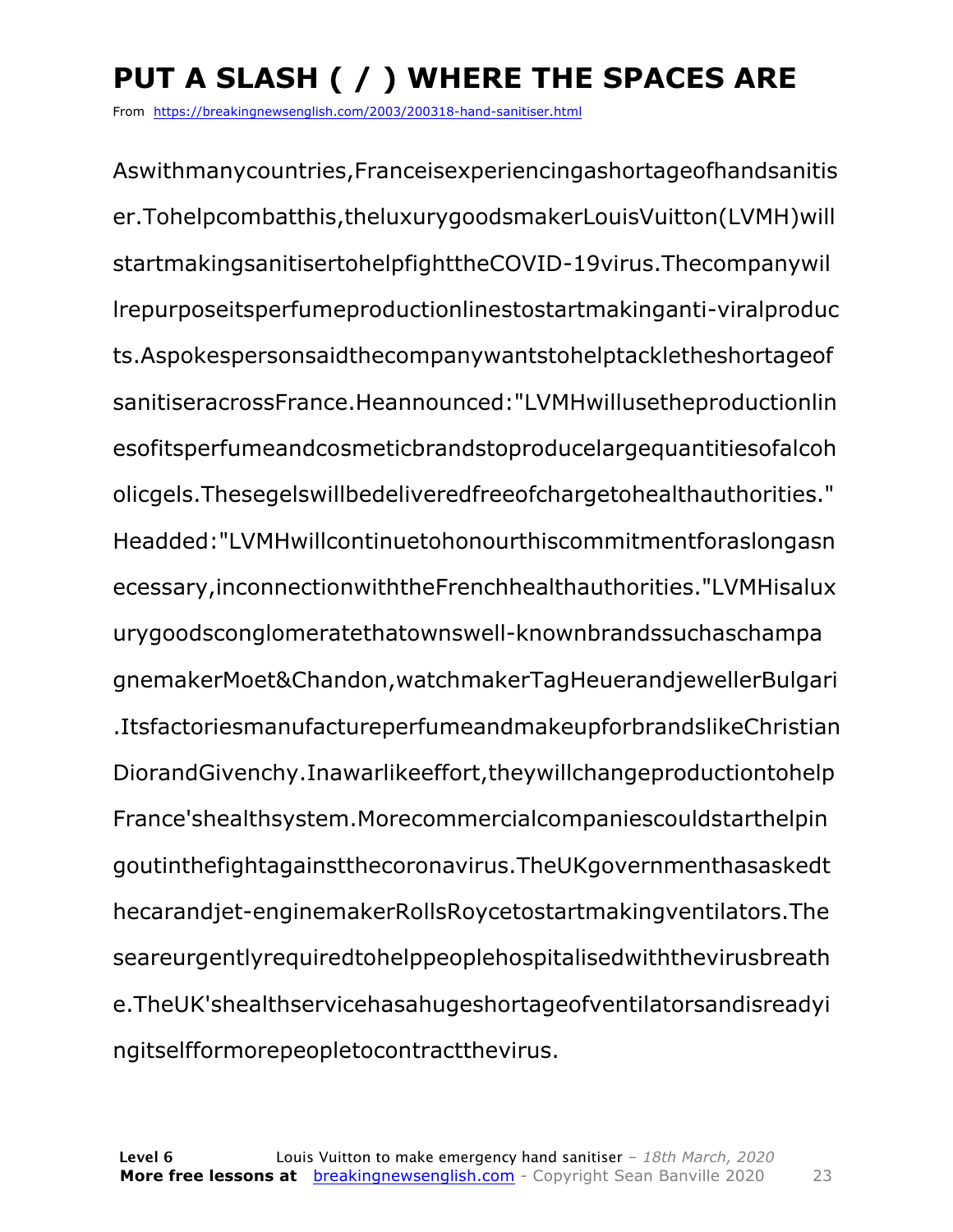### **FREE WRITING**

From https://breakingnewsenglish.com/2003/200318-hand-sanitiser.html

Write about hand sanitiser for 10 minutes. Comment on your partner's paper.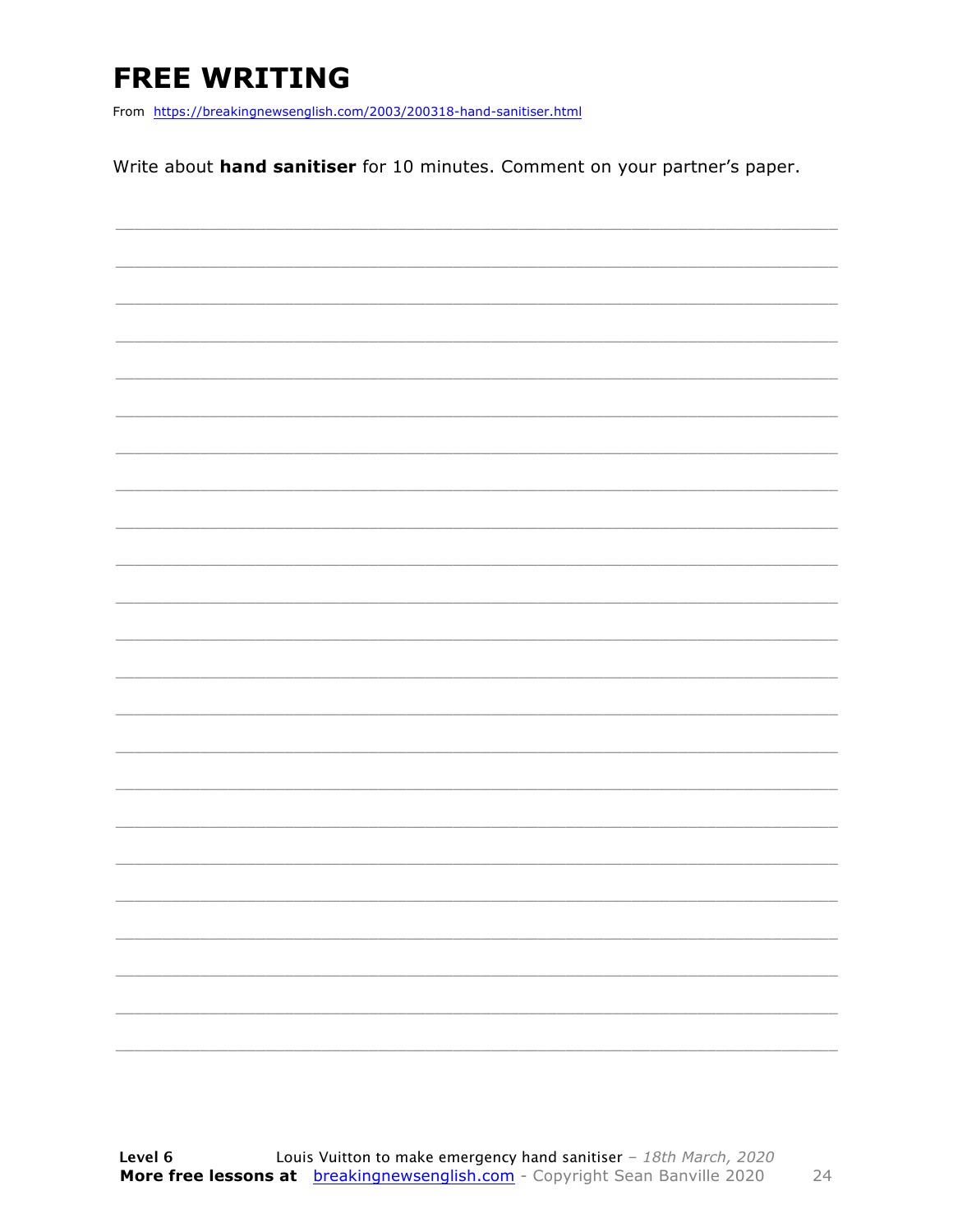### **ACADEMIC WRITING**

From https://breakingnewsenglish.com/2003/200318-hand-sanitiser.html

All companies worldwide should change to help fight COVID-19. Discuss.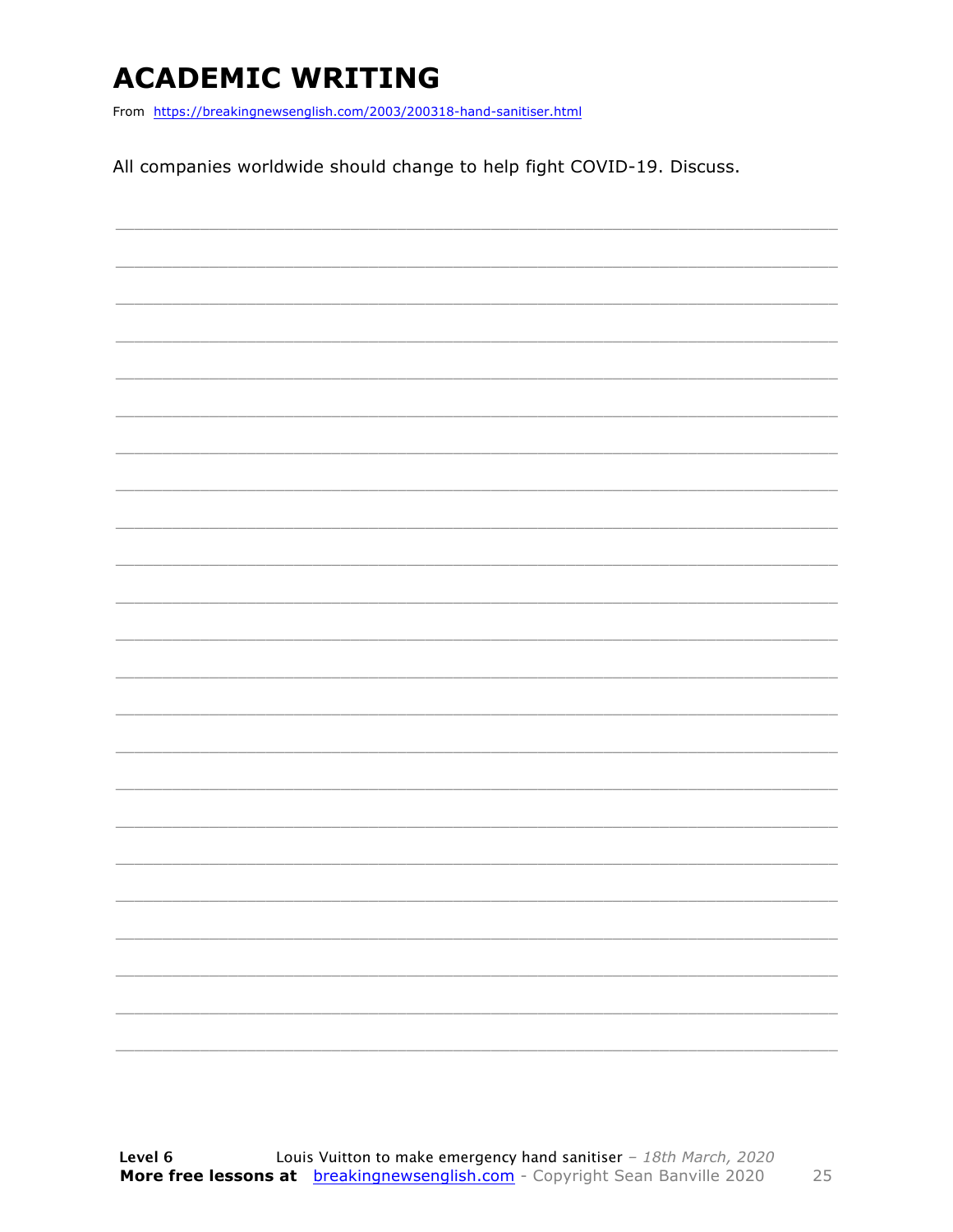### **HOMEWORK**

**1. VOCABULARY EXTENSION:** Choose several of the words from the text. Use a dictionary or Google's search field (or another search engine) to build up more associations / collocations of each word.

**2. INTERNET:** Search the Internet and find out more about this news story. Share what you discover with your partner(s) in the next lesson.

**3. HAND SANITISER:** Make a poster about hand sanitiser. Show your work to your classmates in the next lesson. Did you all have similar things?

**4. COMPANY HELP:** Write a magazine article about all companies worldwide having to help fight COVID-19. Include imaginary interviews with people who are for and against this.

Read what you wrote to your classmates in the next lesson. Write down any new words and expressions you hear from your partner(s).

**5. WHAT HAPPENED NEXT?** Write a newspaper article about the next stage in this news story. Read what you wrote to your classmates in the next lesson. Give each other feedback on your articles.

**6. LETTER:** Write a letter to an expert on hand sanitiser. Ask him/her three questions about it. Give him/her three of your ideas on how to fight COVID-19. Read your letter to your partner(s) in your next lesson. Your partner(s) will answer your questions.